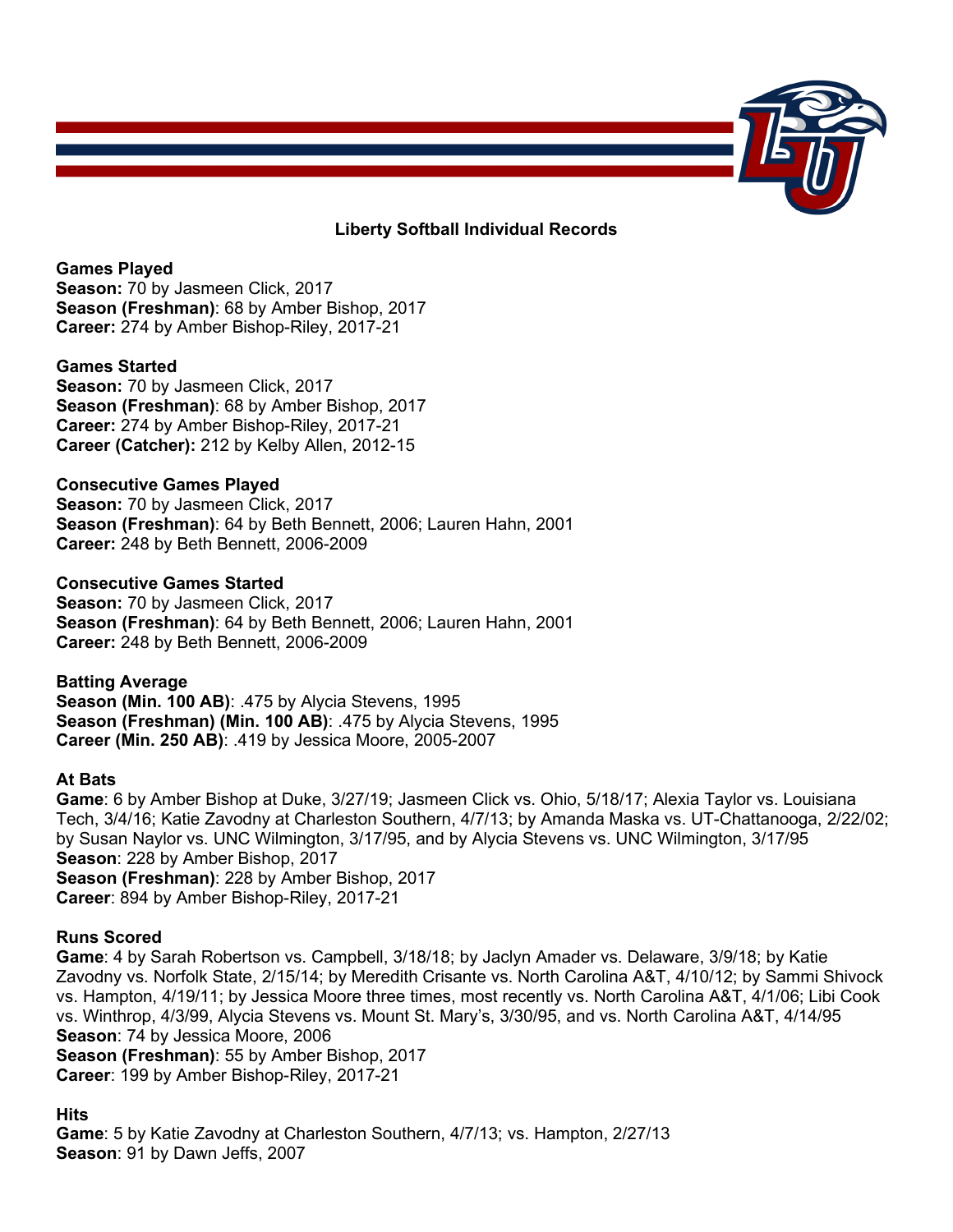**Season (Freshman)**: 85 by Amber Bishop, 2017 **Career**: 333 by Amber Bishop-Riley, 2017-2021

# **Hitting Streak (1994-Present)**

**Season**: 23 games by Katie Zavodny, 2013; by Alycia Stevens, 1995 **Season (Freshman)**: 23 by Alycia Stevens, 1995

# **Consecutive At Bats With a Hit (1994-Present)**

**Season**: 11 by Devyn Howard, Feb. 25, 2022 through March 1, 2022

# **Consecutive Games Reach Base Safely (1994-Present)**

**Season**: 32 games by Jessica Moore, 2007 **Season (Freshman)**: 23 by Alycia Stevens, 1995; by Cheryl Wyrick, 2000

# **Consecutive Plate Appearances Reach Base Safely (1994-Present)**

**Season**: 11 by Devyn Howard, Feb. 25, 2022 through March 1, 2022

#### **RBIs**

**Game**: 7 by Amanda Maska vs. East Carolina, 4/17/04; by Tiffany Johnson vs. West Virginia Tech, 4/9/05; by Mary Claire Wilson at Virginia Tech, 5/3/22 **Season**: 66 by Amber Bishop, 2017 **Season (Freshman)**: 66 by Amber Bishop, 2017 **Career**: 222 by Amber Bishop-Riley, 2017-21

# **Doubles**

**Game**: 3 by seven players, last by Sarah Robertson vs. North Carolina Central, 3/11/17 **Season**: 25 by Autumn Bishop, 2018 **Season (Freshman)**: 19 by Amanda Maska, 2002 **Career**: 74 by Autumn Bishop, 2017-21

# **Triples**

**Game:** 2 by Kara Canetto vs. Virginia, 3/1/22; by Autumn Bishop vs. Morgan State, 2/12/17; by Ashley Bensinger vs. Charleston Southern, 4/9/11; by Stacy Radulovich at Virginia Tech, 3/1/96, and vs. North Carolina A&T, 3/30/98 **Season**: 9 by Stacy Radulovich, 1997 **Season (Freshman)**: 7 by Stacy Radulovich, 1996 **Career**: 31 by Stacy Radulovich, 1996-1999 (Big South Record)

# **Home Runs**

**Game**: 3 by Jessica Moore vs. Gardner-Webb, 3/8/06 **Season**: 21 by Jessica Moore, 2006 **Season (Freshman)**: 15 by Amber Bishop, 2017 **Career**: 68 by Amber Bishop-Riley, 2017-21

#### **Grand Slams**

**Game:** 1 41 times, last by Mary Claire Wilson at Virginia Tech, 5/3/22 **Season:** 4 by Jessica Moore, 2005 **Season (Freshman):** 2 by Rachel Roupe, 2022 **Career:** 7 by Jessica Moore, 2005-07

#### **Leading Off Game With a Home Run**

**Season:** 4 by Jessica Moore, 2006, Dawn Jeff, 2007, Autumn Bishop, 2021 **Season (Freshman):** 2 by Alexia Taylor, 2015 **Career:** 6 by Autumn Bishop (2017-2021)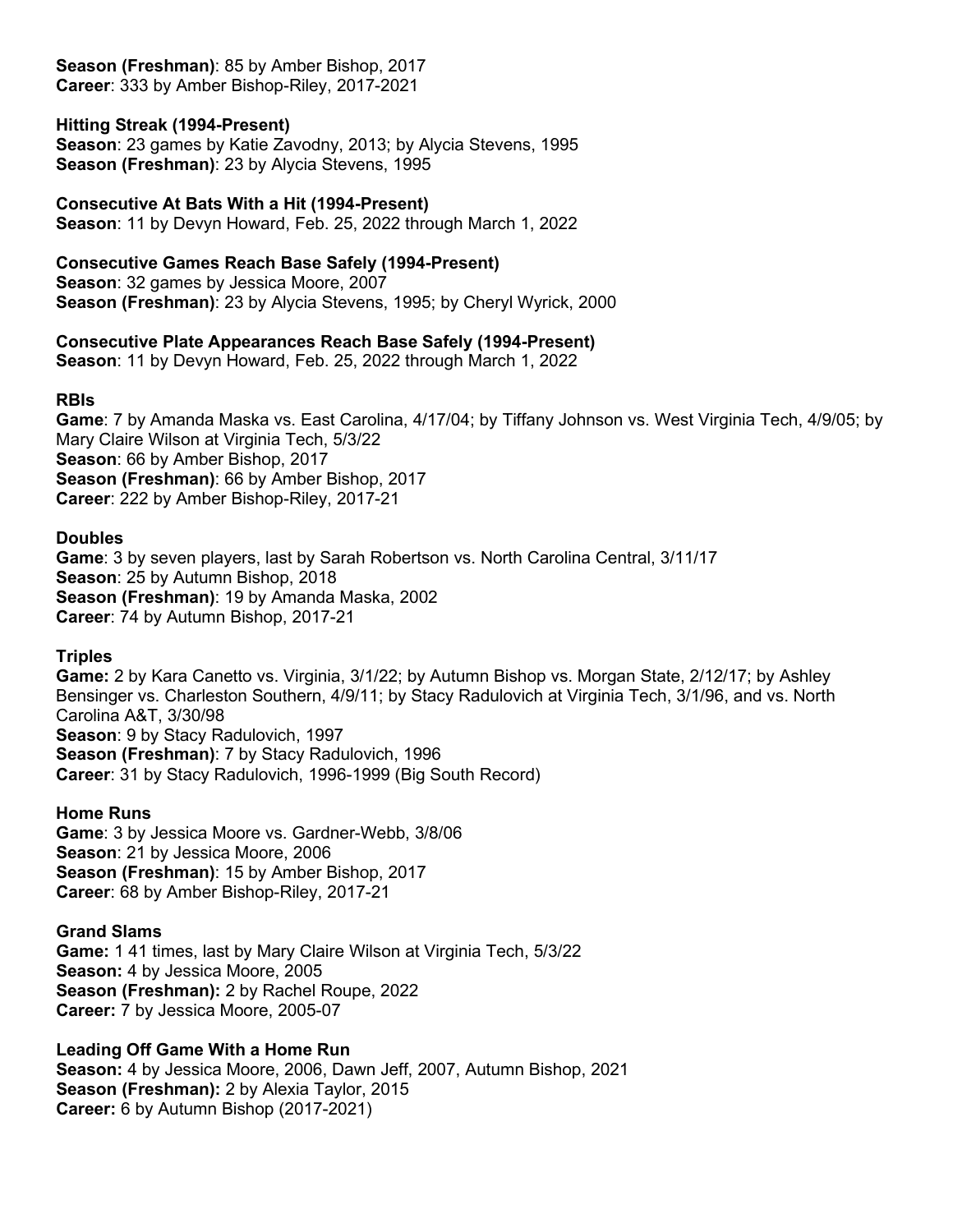# **Multiple-Home Run Games**

**Season:** 6 by Jessica Moore, 2005 **Season (Freshman):** 3 by Amber Bishop, 2017; by Kelly Strickland, 2009 **Career:** 11 by Jessica Moore, 2005-07 (10 two-homer, one three-homer)

# **Most Consecutive Games Hitting a Home Run**

**Season:** 4 by Amber Bishop in 2020; by Dawn Jeffs in 2007; by Jessica Moore in 2006 **Season (Freshman):** 3 by Rachel Roupe in 2022

# **Most Consecutive At Bats Hitting a Home Run**

**Season:** 4 by Jessica Moore, March 7-8, 2006

### **Walks**

**Game:** 5 by Tracy King vs. Maryland Eastern Shore, 4/11/94 **Season:** 46 by Jessica Moore, 2007 **Season (Freshman)**: 29 by Kim Lair, 1984; Tammy Bailey, 1985 **Career:** 108 by Autumn Bishop, 2017-21

# **Extra-Base Hits**

**Game:** 3 20 times, last by Caroline Hudson vs. Kennesaw State, 4/9/22 (triple, two home runs) **Season:** 39 by Jessica Moore, 2006 **Season (Fr.):** 28 by Amanda Maska, 2002 **Career:** 133 by Amber Bishop-Riley, 2017-21

# **Total Bases**

**Game**: 12 by Jessica Moore vs. Gardner-Webb, 3/8/06 **Season**: 165 by Jessica Moore, 2006 **Season (Freshman)**: 141 by Amber Bishop, 2017 **Career**: 605 by Amber Bishop-Riley, 2017-21

#### **Slugging Percentage**

**Season:** .883 by Jessica Moore, 2005 **Season (Freshman)**: .618 by Amber Bishop, 2017 **Career:** .848 by Jessica Moore, 2005-2007

# **Stolen Bases**

**Game**: 4 by Susan Naylor vs. George Mason, 4/1/94, and Mount St. Mary's, 3/4/95; by Paula Smith vs. North Carolina A&T, 4/4/94 **Season**: 41 by Katie Zavodny, 2013 **Season (Freshman)**: 39 by Stacy Radulovich, 1996 **Career**: 111 by Katie Zavodny, 2011-2014

### **Sacrifice Bunts**

**Game**: 3 by Cassie Hendrix at Charleston Southern, 5/2/08; by Beth Hensley vs. Fordham, 3/17/04; by Lindsay Schwind at Florida Atlantic, 3/21/03 **Season**: 21 by Kristi Hanna, 1997 **Season (Freshman)**: 21 by Kristi Hanna, 1997 **Career**: 52 by Kristi Hanna, 1997-2000

# **Sacrifice Flies**

**Game**: 2 by Denay Griffin vs. New Mexico, 3/8/20; by Autumn Bishop vs. Rutgers, 2/17/19; Autumn Bishop vs. Charleston Southern, 4/21/18; by Stephanie Happel vs. North Carolina A&T, 3/23/99 **Season**: 7 by Autumn Bishop, 2018 **Season (Freshman)**: 4 by Rachel Roupe, 2022 **Career**: 16 by Autumn Bishop, 2017-21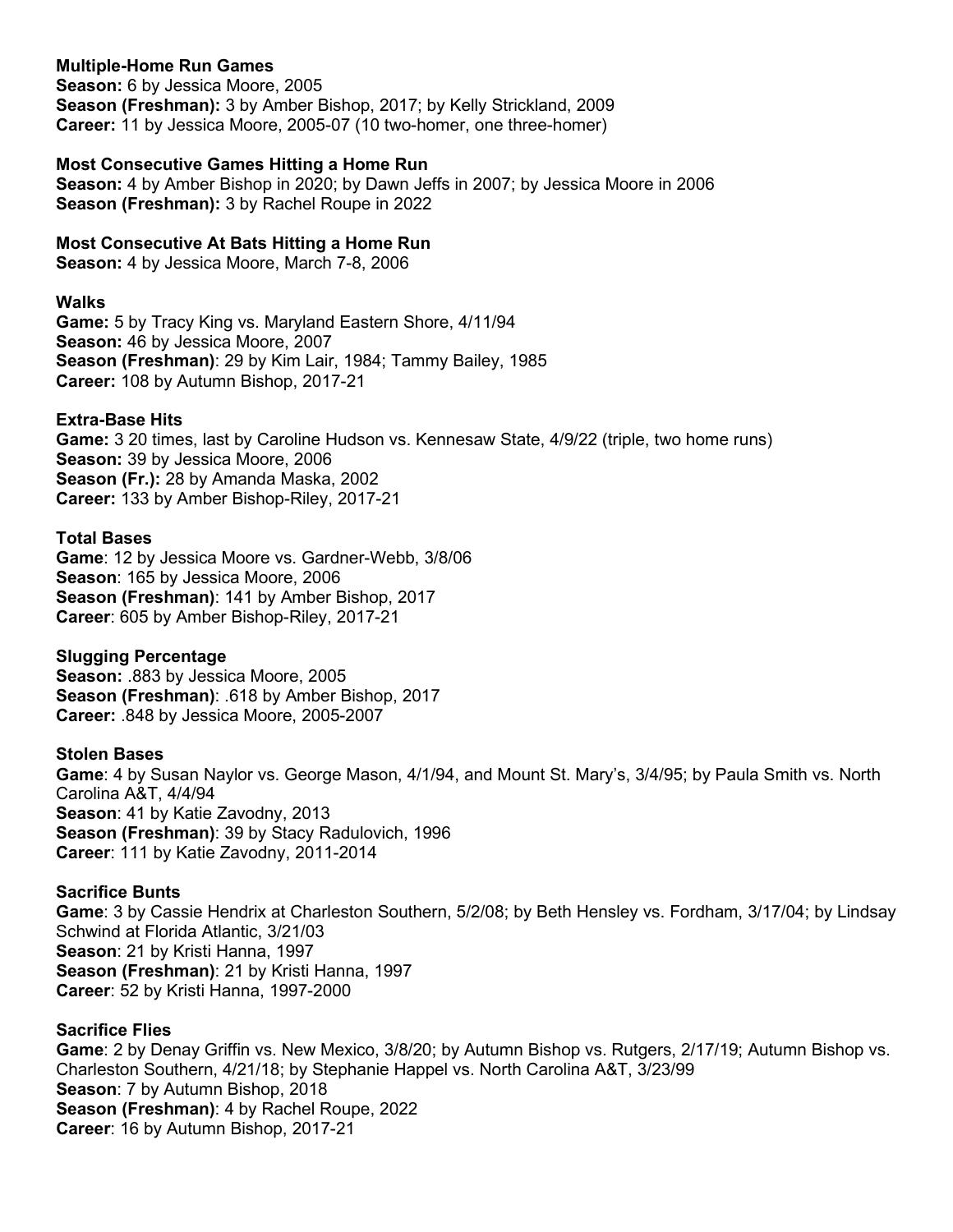### **Putouts**

**Game**: 17 by Kaylee West at Radford, 3/28/12; by Autumn Bishop vs. Notre Dame, 2/26/21 **Season**: 491 by Kaylee West, 2011 **Season (Freshman)**: 438 by Beth Bennett, 2006 **Career**: 1,637 by Autumn Bishop, 2017-21

# **Assists**

**Game**: 10 by Kristi Hanna vs. Eastern Kentucky, 2/20/99 **Season**: 152 by Cheryl Wyrick, 2000 **Season (Freshman)**: 152 by Cheryl Wyrick, 2000 **Career**: 423 by Lisa Jones, 1998-2001

# **Errors**

**Game**: 4 by Jennifer Ward vs. UNC Charlotte 4/15/95 **Season**: 33 by Grace Nordan, 2014 **Season (Freshman)**: 24 by Amy Csider, 1998 **Career**: 70 by Lisa Jones, 1998-2001

# **ERA**

**Season (Min. 100 Innings)**: 1.13 by Dawn Bailey, 1986 **Season (Freshman) (Min. 100 Innings)**: 1.82 by Ali Thompson, 2001 **Career (Min. 400 Innings)**: 1.59 by Katie Phillips, 1996-1998

# **Innings Pitched**

**Game**: 12.0 by Sarah Ellis vs. Florida Atlantic, 3/13/09 **Season**: 244.1 by Leslie Inge, 2000 **Season (Freshman)**: 229.1 by Jennifer Hurley, 2002 **Career**: 817.1 by Julia DiMartino, 2016-2019

# **Wins**

**Season**: 29 by Julia DiMartino, 2018 **Season (Freshman)**: 17 by Julia DiMartino, 2016; by Karlie Keeney, 2021\* **Career**: 87 by Julia DiMartino, 2016-2019

# **Losses**

**Season:** 23 by Sarah Ellis, 2009 **Season (Freshman)**: 22 by Susan Naylor, 1994 **Career:** 53 by Sarah Swor, 2004-2007

# **Winning Percentage**

**Season (Min. 10 dec.):** .900 (9-1) by Sarah Ellis, 2006 **Season (Freshman) (Min. 10 dec.)**: .900 (9-1) by Sarah Ellis, 2006 **Season (Min. 10 Wins):** .833 (15-3) by Kenzie Friesen, 2017 **Season (Freshman) (Min. 10 Wins)**: .772 (17-5) by Karlie Keeney, 2021\* **Career (Min. 40 dec.):** .679 (87-41) by Julia DiMartino, 2016-2019 **Career (Min. 40 Wins):** .679 (87-41) by Julia DiMartino, 2016-2019

#### **Saves**

**Season**: 6 by Julia DiMartino, 2018 and 2019 **Season (Freshman)**: 3 by Katie Phillips, 1996; by Karlie Keeney, 2021\* **Career**: 15 by Julia DiMartion, 2016-2019

#### **Runs Allowed**

**Game**: 20 by Annah Jo Brittingham vs. Tulsa, 3/7/14 **Season**: 236 by Susan Naylor, 1994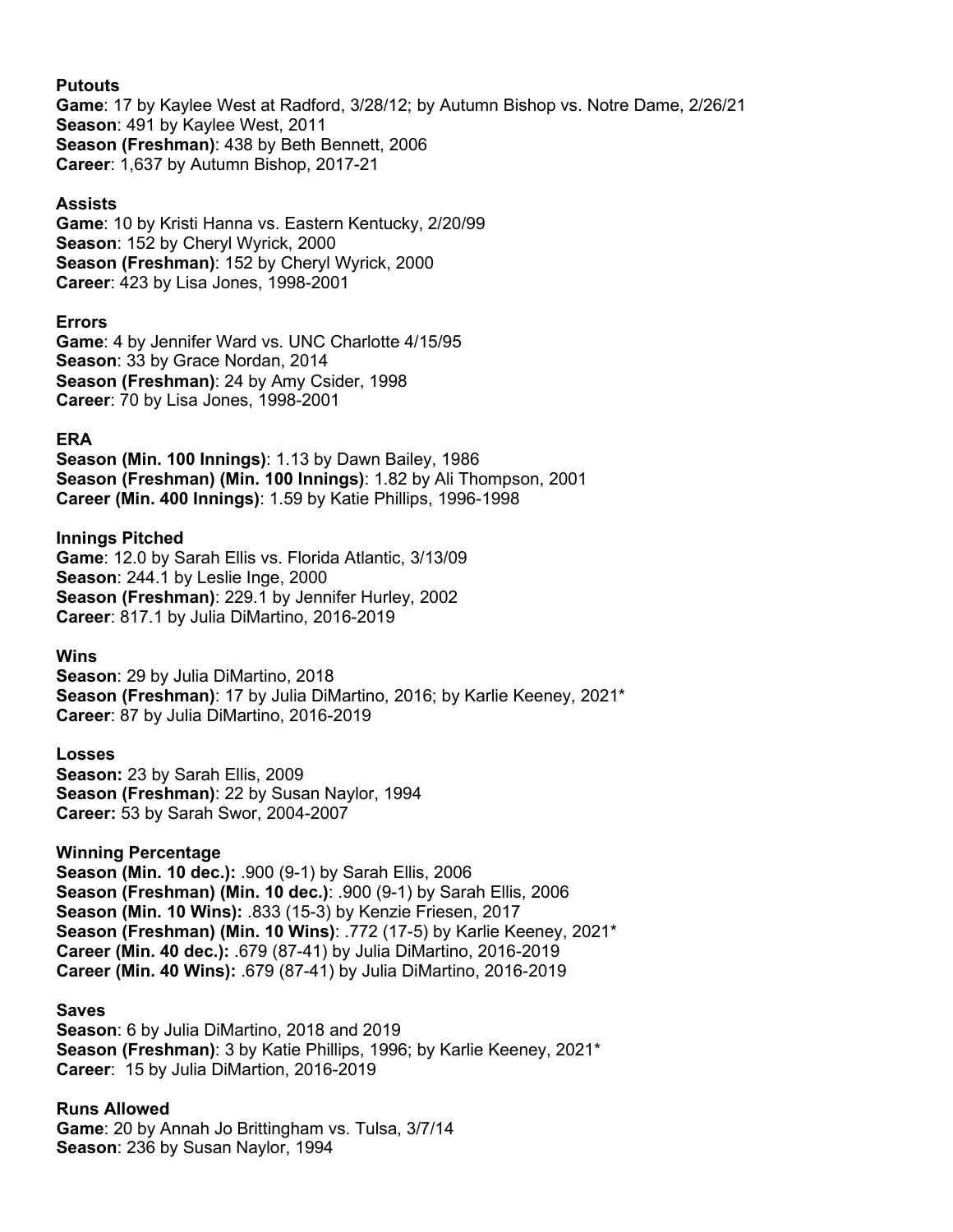**Season (Freshman)**: 236 by Susan Naylor, 1994 **Career**: 490 by Chandler Ball, 2012-2016

### **Earned Runs Allowed**

**Game**: 16 by Annah Jo Brittingham vs. Tulsa, 3/7/14 **Season**: 161 by Susan Naylor, 1994 **Season (Freshman)**: 161 by Susan Naylor, 1994 **Career**: 383 by Chandler Ball, 2012-2016

# **Walks Allowed**

**Game**: 12 by Grace Nordan vs. Coastal Carolina, 4/6/14 **Season**: 106 by Sarah Ellis, 2008 **Season (Freshman)**: 105 by Chandler Ball, 2012 **Career**: 364 by Chandler Ball, 2012-2016

#### **Strikeouts**

**Game**: 16 by Tiffani Smith vs. Presbyterian, 4/24/09 **Season**: 230 by Julia DiMartino, 2018 **Season (Freshman)**: 187 by Julia DiMartino, 2016 **Career**: 761 by Julia DiMartino, 2016-2019

**Strikeouts per 7 Innings Season (Min. 100 Innings)**: 8.44 by Tiffani Smith, 2010 **Season (Freshman) (Min. 100 Innings)**: 8.0 by Chase Cassady, 2016 **Career (Min. 400 Innings)**: 6.83 by Chase Cassady, 2016-2019

#### **Hits Allowed**

**Game**: 20 by Annah Jo Brittingham vs. Tulsa, 3/7/14 **Season**: 256 by Susan Naylor, 1994 **Season (Freshman)**: 256 by Susan Naylor, 1994 **Career**: 708 by Chandler Ball, 2012-2016

# **Opponents Batting Average**

**Season (Min. 100 Innings)**: .181 by Emily Kirby, 2022 **Season (Freshman) (Min. 100 Innings)**: .207 by Amy Csider, 1998 **Career (Min. 400 Innings)**: .216 by Julia DiMartino, 2016-2019

#### **Shutouts**

**Season**: 10 by Julia DiMartino, 2018 **Consecutive Starts Resulting in Complete Game Shutout:** 5 by Julia DiMartino (4/4/17 through 4/18/17) **Consecutive Shutout Innings Pitched:** 48 by Julia DiMartino (4/417 through 4/18/17) **Season (Freshman)**: 7 by Julia DiMartino, 2016 **Career**: 30 by Julia DiMartino, 2016-2019

**Pitching Appearances Season**: 50 by Julia DiMartino, 2019 **Season (Freshman)**: 40 by Jennifer Hurley, 2002; Chandler Ball, 2012 **Career**: 178 by Julia DiMartino, 2016-2019

#### **Pitching Starts**

**Season**: 33 by Susan Naylor, 1994; Jennifer Hurley, 2002; Sarah Ellis, 2009 **Season (Freshman)**: 33 by Susan Naylor, 1994; Jennifer Hurley, 2002 **Career**: 112 by Julia DiMartino, 2016-2019

# **Complete Games**

**Season**: 31 by Julia DiMartino, 2018; by Leslie Inge, 2000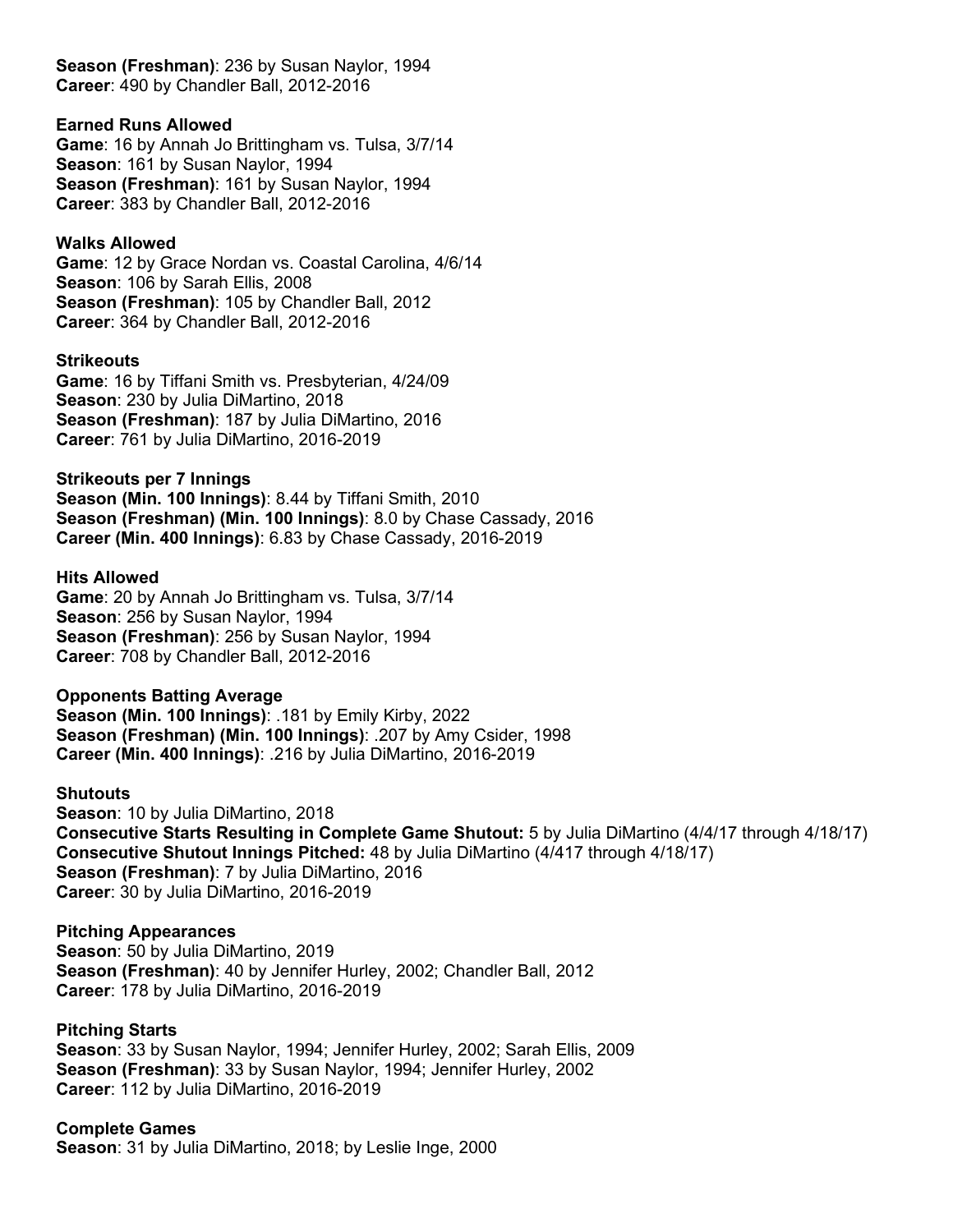#### **Season (Freshman)**: 26 by Dawn Bailey, 1984 **Career**: 85 by Leslie Inge, 1997-2000

# **No-Hitters**

**Season:** 2 by Katie Phillips, 1997; Leslie Inge, 1999; by Terra Lowe, 2007; by Julia DiMartino, 2016; by Karlie Keeney, 2022 **Season (Freshman)**: 2 by Julia DiMartino, 2016 **Career:** 3 by Leslie Inge, 1997-2000; Julia DiMartino, 2016-19

#### **Perfect Games**

**Season**: 1 by Megan Johnson vs. Texas Southern, 3/6/20; Julia DiMartino vs. Princeton, 2/24/19; Leslie Inge, 3/8/97 vs. George Mason;; Sarah Swor vs. West Virginia Tech, 4/9/05 **Season (Freshman)**: 1 by Leslie Inge, 3/8/97 vs. George Mason **Career:** 1 by Leslie Inge, 1997; Sarah Swor, 2005; Julia DiMartino, 2019; Megan Johnson, 2020

# **Liberty Softball No-Hitters/Perfect Games**

| <b>No-Hitters</b>               |         |                               |          |                |                         |
|---------------------------------|---------|-------------------------------|----------|----------------|-------------------------|
| Pitcher                         | Date    | Opponent                      | Score    | <b>Innings</b> | Catcher                 |
| <b>Susan Naylor</b>             | 3/4/96  | Winthrop                      | $9-0$    | 5              | <b>Shannon Tanski</b>   |
| <b>Katie Phillips</b>           | 4/8/97  | Radford                       | $11 - 0$ | 5              | Shannon Tanski          |
| <b>Katie Phillips</b>           | 4/9/97  | <b>North Carolina A&amp;T</b> | $11 - 0$ | 5              | Rebecca Ramos           |
| Amy Csider                      | 3/27/99 | <b>Delaware State</b>         | $14-0$   | 5              | <b>Cheryl Everly</b>    |
| Leslie Inge                     | 4/15/99 | George Mason                  | $12 - 0$ | 5              | <b>Cheryl Everly</b>    |
| Leslie Inge                     | 4/23/99 | <b>Charleston Southern</b>    | $4 - 0$  | 7              | <b>Cheryl Everly</b>    |
| Carie VanArtsdalen              | 3/15/01 | Maine                         | $6-0$    | 7              | <b>Cheryl Everly</b>    |
| <b>Terra Lowe</b>               | 3/28/07 | <b>Norfolk State</b>          | $2 - 0$  | 7              | <b>Ashley Williams</b>  |
| <b>Terra Lowe</b>               | 4/27/07 | <b>Coastal Carolina</b>       | $4 - 0$  | 7              | <b>Ashley Williams</b>  |
| <b>Tiffani Smith</b>            | 2/28/09 | <b>Delaware State</b>         | $2 - 0$  | 5              | Keely McMillon          |
| Johnson/Nordan                  | 4/20/11 | <b>Norfolk State</b>          | $9-0$    | 5              | <b>Ashley Bensinger</b> |
| <b>Tiffani Smith</b>            | 5/13/11 | Winthrop*                     | $3-0$    | $\overline{7}$ | Keely McMillon          |
| Julia DiMartino                 | 2/13/16 | Stetson                       | $8 - 0$  | 5              | Alexia Taylor           |
| Julia DiMartino                 | 4/29/16 | Gardner-Webb                  | $1 - 0$  | $\overline{7}$ | Alexia Taylor           |
| DiMartino/ Engler/Cassady/Kirby |         |                               |          |                |                         |
|                                 | 2/28/19 | Quinnipiac                    | $4 - 0$  | 7              | Kaitlin McFarland       |
| Karlie Keeney                   | 2/18/22 | Maryland                      | $9-0$    | 5              | Caroline Hudson         |
| Karlie Keeney                   | 3/3/22  | <b>Rutgers</b>                | $12 - 0$ | 5              | Caroline Hudson         |
| <b>Emily Kirby</b>              | 4/2/22  | <b>Bellarmine</b>             | $2 - 0$  | $\overline{7}$ | <b>Caroline Hudson</b>  |
| <b>Perfect Games</b>            |         |                               |          |                |                         |
| Pitcher                         | Date    | Opponent                      | Score    | <b>Innings</b> | Catcher                 |
| Leslie Inge                     | 3/8/97  | George Mason                  | $11-0$   | 5              | <b>Shannon Tanski</b>   |
| Sarah Swor                      | 4/9/05  | West Virginia Tech            | $14-0$   | 5              | <b>Whitney Nixon</b>    |
| Julia DiMartino                 | 2/24/19 | Princeton                     | $12 - 0$ | 5              | Kaitlin McFarland       |
| Megan Johnson                   | 3/6/20  | <b>Texas Southern</b>         | $13 - 0$ | 5              | Caroline Hudson         |
| *Big South Tournament Game      |         |                               |          |                |                         |

#### **Season Top 10**

| <b>Games Played</b> |      |    | Shannon McKain         | 2006 | 64 |
|---------------------|------|----|------------------------|------|----|
| Jasmeen Click       | 2017 | 70 | <b>Ashley Williams</b> | 2006 | 64 |
| Sarah Robertson     | 2017 | 69 | Lauren Hahn            | 2001 | 64 |
| Amber Bishop-Riley  | 2017 | 68 | Meredith Hollyfield    | 2001 | 64 |
| Tori Zavodny        | 2017 | 66 | Lisa Jones             | 2001 | 64 |
| Deidra See          | 2017 | 66 | <b>Allison Terry</b>   | 2001 | 64 |
| <b>Beth Bennett</b> | 2006 | 64 |                        |      |    |
| Dawn Jeffs          | 2006 | 64 | <b>Games Started</b>   |      |    |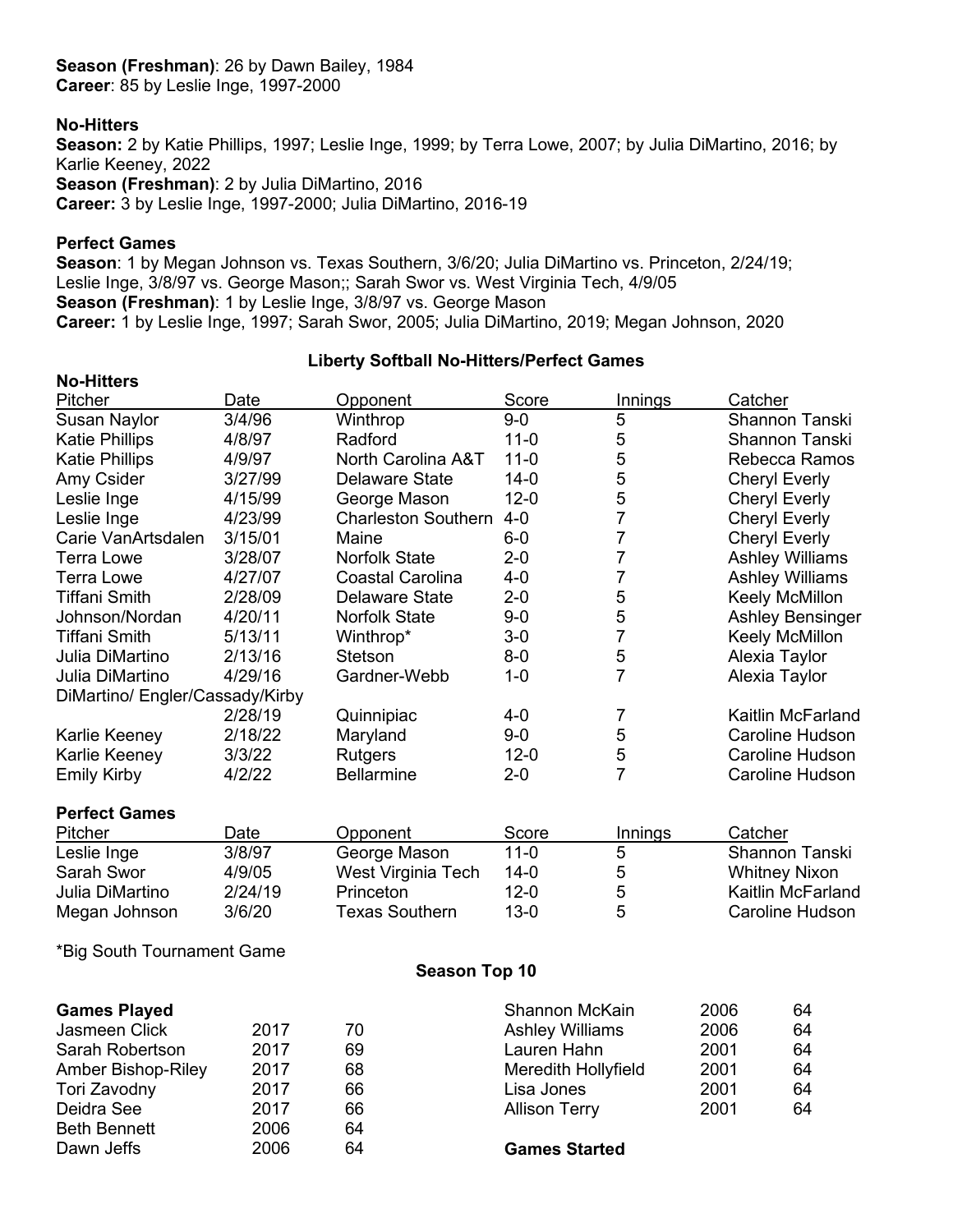| Jasmeen Click                        | 2017 | 70   | <b>Caroline Hudson</b>                 | 2022 | 53             |
|--------------------------------------|------|------|----------------------------------------|------|----------------|
| Sarah Robertson                      | 2017 | 69   | Jessica Moore                          | 2005 | 51             |
| <b>Amber Bishop-Riley</b>            | 2017 | 68   | <b>Amber Bishop-Riley</b>              | 2021 | 49             |
| Deidra See                           | 2017 | 64   | <b>Tammi Talley</b>                    | 1995 | 47             |
| <b>Beth Bennett</b>                  | 2006 | 64   | Dawn Jeffs                             | 2007 | 47             |
| Dawn Jeffs                           | 2006 | 64   | <b>Kelly Strickland</b>                | 2011 | 47             |
| Shannon McKain                       | 2006 | 64   |                                        |      |                |
| <b>Ashley Williams</b>               | 2006 | 64   | <b>Doubles</b>                         |      |                |
| Lauren Hahn                          | 2001 | 64   | Autumn Bishop                          | 2018 | 25             |
| Meredith Hollyfield                  | 2001 | 64   | <b>Amber Bishop-Riley</b>              | 2018 | 21             |
|                                      | 2001 | 64   |                                        | 2021 | 21             |
| <b>Allison Terry</b>                 |      |      | Autumn Bishop<br><b>Shannon Tanski</b> | 1996 | 21             |
| <b>Batting Average (min. 100 AB)</b> |      |      | Dawn Jeffs                             | 2006 | 20             |
| <b>Alycia Stevens</b>                | 1995 | .475 | Amanda Maska                           | 2002 | 19             |
| <b>Stacy Radulovich</b>              | 1996 | .437 | Amber Bishop-Riley                     | 2019 | 16             |
| Jessica Moore                        | 2007 | .434 | Sarah Robertson                        | 2017 | 16             |
| Jessica Moore                        | 2005 | .427 | Amanda Maska                           | 2004 | 16             |
| Libi Cook                            | 1997 | .408 | <b>Shannon Tanski</b>                  | 1997 | 16             |
|                                      | 2007 | .408 |                                        | 2021 | 16             |
| Dawn Jeffs                           |      |      | <b>Emily Sweat</b>                     |      |                |
| <b>Shannon Tanski</b>                | 1996 | .407 | <b>Autumn Bishop</b>                   | 2017 | 15             |
| Amanda Maska                         | 2004 | .406 | Jessica Moore                          | 2006 | 15             |
| Jessica Moore                        | 2006 | .399 | <b>Cheryl Wyrick</b>                   | 2000 | 15             |
| Shannon Tanski                       | 1997 | .399 |                                        |      |                |
|                                      |      |      | <b>Triples</b>                         |      |                |
| <b>Hits</b>                          |      |      | <b>Stacy Radulovich</b>                | 1997 | 9              |
| Dawn Jeffs                           | 2007 | 91   | <b>Stacy Radulovich</b>                | 1998 | 8              |
| Dawn Jeffs                           | 2006 | 86   | Jaclyn Amader                          | 2018 | $\overline{7}$ |
| <b>Amber Bishop-Riley</b>            | 2017 | 85   | <b>Stacy Radulovich</b>                | 1999 | $\overline{7}$ |
| Jessica Moore                        | 2006 | 81   | Libi Cook                              | 1997 | $\overline{7}$ |
| <b>Alycia Stevens</b>                | 1995 | 77   | <b>Stacy Radulovich</b>                | 1996 | $\overline{7}$ |
| <b>Stacy Radulovich</b>              | 1996 | 76   | Madison Via                            | 2019 | 5              |
| Katie Zavodny                        | 2013 | 76   | Tori Zavodny                           | 2016 |                |
| <b>Amber Bishop-Riley</b>            | 2018 | 76   | Jessica Moore                          | 2005 |                |
| Jessica Moore                        | 2007 | 75   | <b>Rachel Nelson</b>                   | 1994 |                |
| Kara Canetto                         | 2021 | 75   | <b>Alycia Stevens</b>                  | 1995 | 55555          |
|                                      |      |      |                                        |      |                |
| <b>Runs</b>                          |      |      | <b>Home Runs</b>                       |      |                |
| Jessica Moore                        | 2006 | 74   | Jessica Moore                          | 2006 | 21             |
| Jessica Moore                        | 2007 | 64   | Jessica Moore                          | 2007 | 19             |
| <b>Amber Bishop-Riley</b>            | 2017 | 55   | <b>Amber Bishop-Riley</b>              | 2021 | 19             |
| Dawn Jeffs                           | 2007 | 55   | Jessica Moore                          | 2005 | 18             |
| Devyn Howard                         | 2022 | 53   | <b>Caroline Hudson</b>                 | 2022 | 17             |
| Jessica Moore                        | 2005 | 53   | <b>Shannon Tanski</b>                  | 1997 | 17             |
| <b>Stacy Radulovich</b>              | 1996 | 53   | <b>Kelly Strickland</b>                | 2011 | 16             |
| Tori Zavodny                         | 2017 | 50   | Dawn Jeffs                             | 2007 | 15             |
| J'nae Jefferson                      | 2010 | 50   | <b>Kelly Strickland</b>                | 2010 | 15             |
| Libi Cook                            | 1999 | 49   | <b>Amber Bishop</b>                    | 2017 | 15             |
|                                      |      |      |                                        |      |                |
| <b>Runs Batted In</b>                |      |      | <b>Total Bases</b>                     |      |                |
| Amber Bishop-Riley                   | 2017 | 66   | Jessica Moore                          | 2006 | 165            |
| <b>Ashley Williams</b>               | 2006 | 61   | Dawn Jeffs                             | 2007 | 152            |
| Meredith Hollyfield                  | 2000 | 60   | Jessica Moore                          | 2005 | 151            |
| <b>Kelly Strickland</b>              | 2010 | 56   | Jessica Moore                          | 2007 | 148            |
| Jessica Moore                        | 2007 | 54   | <b>Amber Bishop-Riley</b>              | 2021 | 142            |
| <b>Shannon Tanski</b>                | 1997 | 54   | Amber Bishop-Riley                     | 2017 | 141            |
| Shannon Tanski                       | 1996 | 54   | Amber Bishop-Riley                     | 2018 | 134            |
|                                      |      |      |                                        |      |                |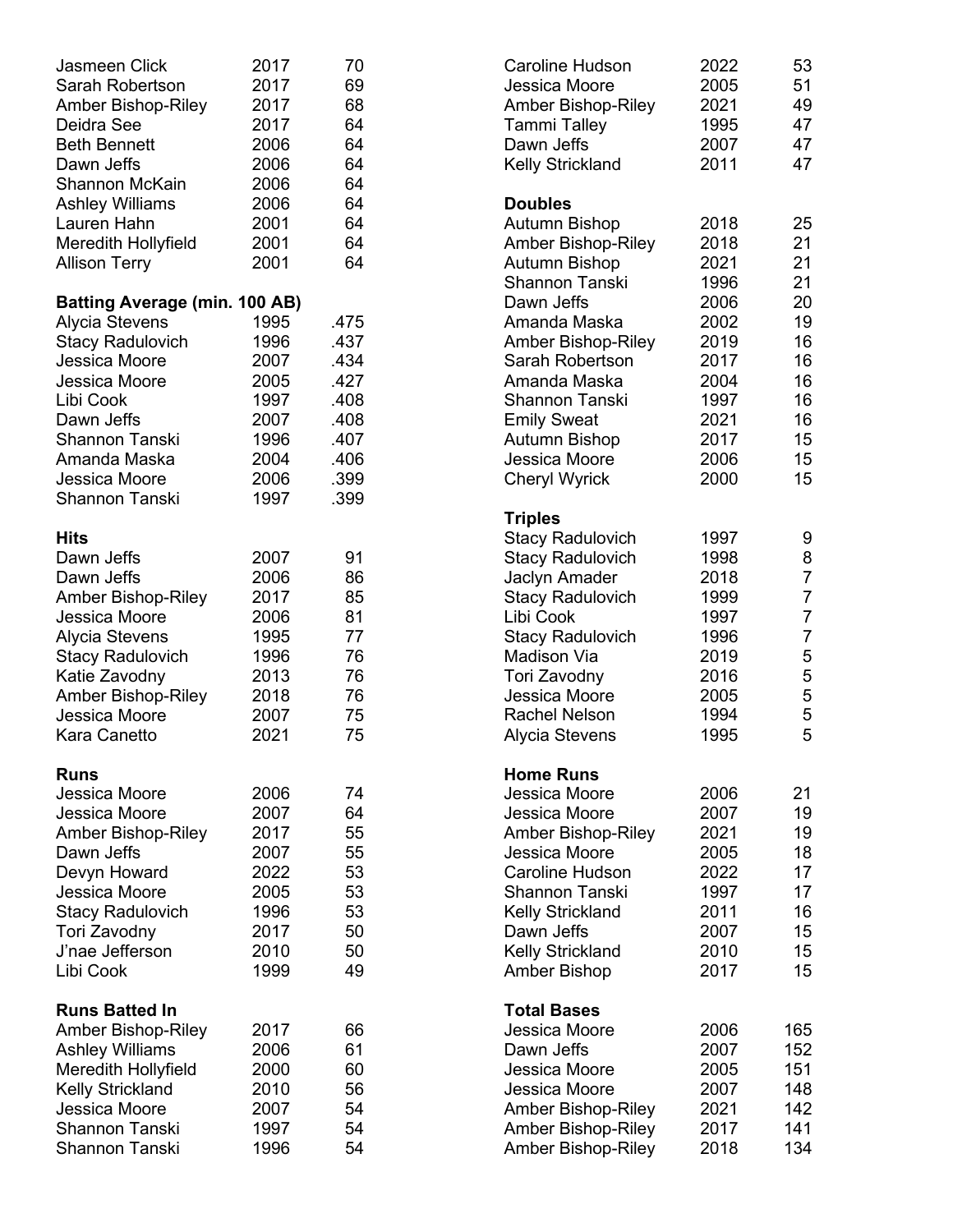| <b>Shannon Tanski</b>            | 1997 | 134   | Katie Zavodny           | 2014 | 32  |
|----------------------------------|------|-------|-------------------------|------|-----|
| <b>Caroline Hudson</b>           | 2022 | 133   | Libi Cook               | 1999 | 30  |
| <b>Ashley Williams</b>           | 2006 | 129   | Tori Zavodny            | 2016 | 29  |
| Dawn Jeffs                       | 2006 | 129   | Katie Zavodny           | 2011 | 26  |
|                                  |      |       | <b>Susan Naylor</b>     | 1994 | 25  |
| <b>Extra-Base Hits</b>           |      |       | <b>Blair Lawrence</b>   | 2015 | 24  |
| Jessica Moore                    | 2006 | 39    | Tori Zavodny            | 2015 | 24  |
| Jessica Moore                    | 2005 | 37    | Jasmeen Click           | 2017 | 22  |
| Autumn Bishop                    | 2018 | 35    |                         |      |     |
| Amber Bishop-Riley               | 2018 | 34    | <b>Walks (Batting)</b>  |      |     |
| Autumn Bishop                    | 2021 | 34    | Jessica Moore           | 2007 | 46  |
| <b>Shannon Tanski</b>            | 1996 | 34    | Devyn Howard            | 2022 | 37  |
|                                  |      |       |                         |      |     |
| Jessica Moore                    | 2007 | 33    | <b>Ashley Bensinger</b> | 2010 | 36  |
| Shannon Tanski                   | 1997 | 33    | <b>Stacy Radulovich</b> | 1999 | 35  |
| <b>Amber Bishop-Riley</b>        | 2021 | 32    | Jessica Moore           | 2006 | 34  |
| <b>Caroline Hudson</b>           | 2022 | 32    | Denay Griffin           | 2022 | 33  |
|                                  |      |       | <b>Karen Elting</b>     | 1985 | 30  |
| Slugging Pct. (Min. 100 AB)      |      |       | <b>Cheryl Wyrick</b>    | 2001 | 30  |
| Jessica Moore                    | 2005 | .883  | Autumn Bishop           | 2019 | 29  |
| Jessica Moore                    | 2007 | .855  | <b>Tammy Bailey</b>     | 1985 | 29  |
| Jessica Moore                    | 2006 | .813  | Kim Lair                | 1984 | 29  |
| Shannon Tanski                   | 1997 | .798  | Autumn Bishop           | 2021 | 29  |
| <b>Amber Bishop-Riley</b>        | 2021 | .763  |                         |      |     |
| <b>Shannon Tanski</b>            | 1996 | .760  | <b>At Bats</b>          |      |     |
| Amanda Maska                     | 2004 | .709  | <b>Amber Bishop</b>     | 2017 | 228 |
| Dawn Jeffs                       | 2007 | .682  | Dawn Jeffs              | 2006 | 224 |
| <b>Caroline Hudson</b>           | 2022 | .649  | Dawn Jeffs              | 2007 | 223 |
| Amber Bishop-Riley               | 2018 | .644  | Sarah Robertson         | 2017 | 217 |
|                                  |      |       | <b>Ashley Williams</b>  | 2006 | 215 |
| On-Base Pct. (Min. 100 AB)       |      |       | Amber Bishop            | 2018 | 208 |
| <b>Cheryl Wyrick</b>             | 2000 | .566  | <b>Caroline Hudson</b>  | 2022 | 205 |
|                                  |      |       |                         |      |     |
| Jessica Moore                    | 2007 | .556  | <b>Ashley Williams</b>  | 2007 | 205 |
| Jessica Moore                    | 2005 | .495  | Jessica Moore           | 2006 | 203 |
| Jessica Moore                    | 2006 | .494  | <b>Amber Bishop</b>     | 2019 | 203 |
| <b>Stacy Radulovich</b>          | 1996 | .492  | Autumn Bishop           | 2018 | 200 |
| <b>Alycia Stevens</b>            | 1995 | 491   | Amanda Maska            | 2002 | 200 |
| Amanda Maska                     | 2004 | .487  |                         |      |     |
| Autumn Bishop                    | 2017 | .473  | <b>Sacrifice Bunts</b>  |      |     |
| Amber Bishop-Riley               | 2021 | .470  | Kristi Hanna            | 1997 | 21  |
| <b>Cheryl Wyrick</b>             | 2001 | .460  | <b>Ashley Pound</b>     | 2002 | 20  |
|                                  |      |       | Kristi Hanna            | 1999 | 14  |
| OPS (On-Base Plus Slugging Pct.) |      |       | <b>Beth Hensley</b>     | 2004 | 14  |
| Jessica Moore                    | 2007 | 1.411 | Jenny Law               | 2010 | 14  |
| Jessica Moore                    | 2005 | 1.378 | <b>Beth Hensley</b>     | 2005 | 13  |
| Jessica Moore                    | 2006 | 1.307 | <b>Jill Stephens</b>    | 2013 | 13  |
| Shannon Tanski                   | 1997 | 1.250 | Kim Johnson             | 1999 | 12  |
| Amber Bishop-Riley               | 2021 | 1.233 | <b>Cassie Hendrix</b>   | 2008 | 12  |
| Amanda Maska                     | 2004 | 1.196 | Amber DePasquale        | 2009 | 12  |
| <b>Shannon Tanski</b>            | 1996 | 1.191 |                         |      |     |
| <b>Cheryl Wyrick</b>             | 2000 | 1.144 | <b>Sacrifice Flies</b>  |      |     |
| Dawn Jeffs                       | 2007 | 1.118 | Autumn Bishop           | 2018 |     |
|                                  |      |       |                         | 2022 | 7   |
| <b>Stacy Radulovich</b>          | 1996 | 1.095 | Devyn Howard            |      | 6   |
|                                  |      |       | <b>Rachel Roupe</b>     | 2022 | 4   |
| <b>Stolen Bases</b>              |      |       | Kaylee West             | 2010 | 4   |
| Katie Zavodny                    | 2013 | 41    | <b>Kelly Strickland</b> | 2010 | 4   |
| <b>Stacy Radulovich</b>          | 1996 | 39    | <b>Ashley Bensinger</b> | 2011 | 4   |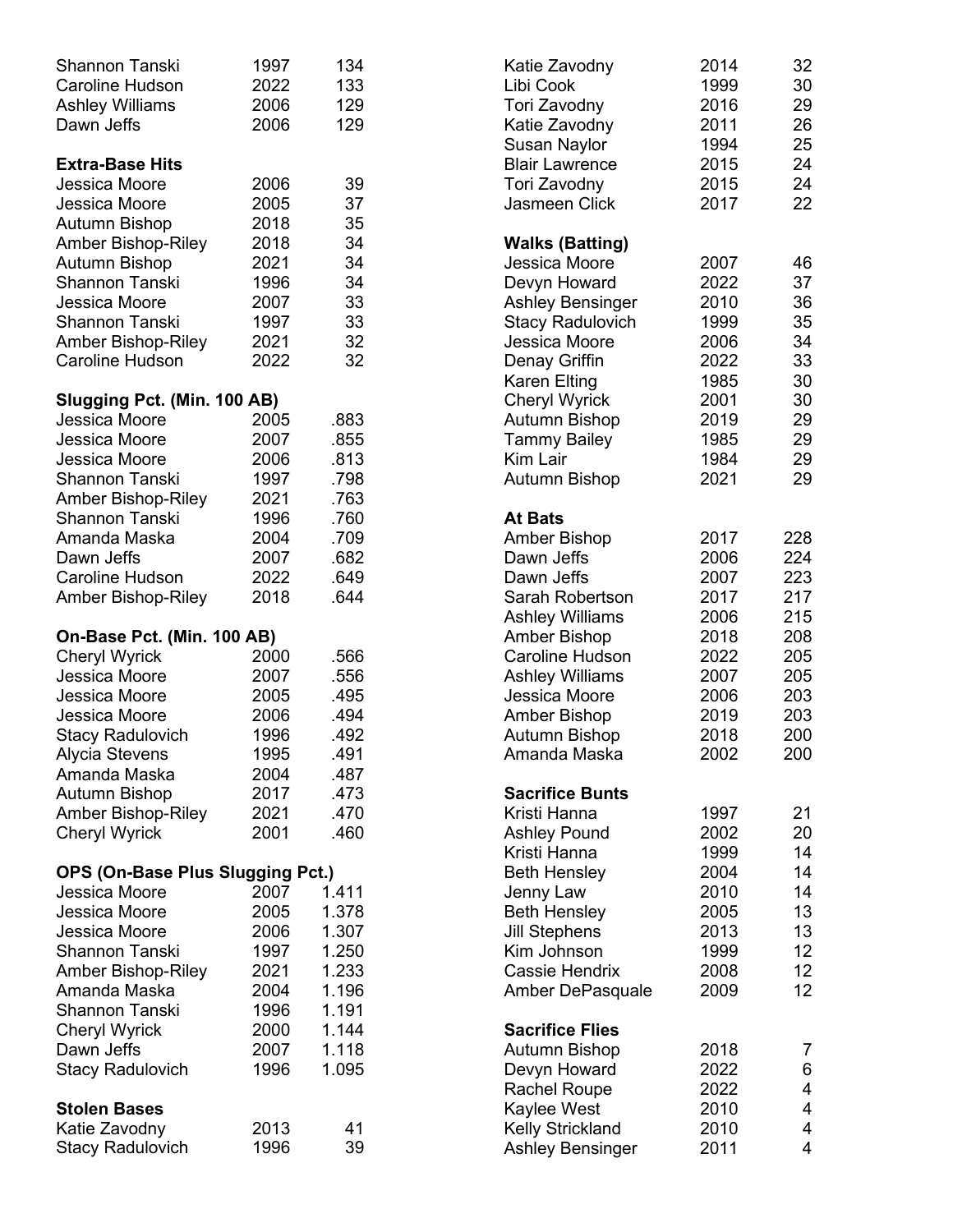| Jenny Law<br>Deidra See<br>Alexia Taylor<br><b>Autumn Bishop</b><br>Autumn Bishop                                                                                                                                                                                                                                                                              | 2011<br>2017<br>2018<br>2019<br>2021                                                                         | 4<br>4<br>$\overline{4}$<br>4<br>4                                         |  |
|----------------------------------------------------------------------------------------------------------------------------------------------------------------------------------------------------------------------------------------------------------------------------------------------------------------------------------------------------------------|--------------------------------------------------------------------------------------------------------------|----------------------------------------------------------------------------|--|
| <b>Hitting Streaks</b><br>Alycia Stevens<br>Katie Zavodny<br><b>Autumn Bishop</b><br><b>Beth Bennett</b><br>Libi Cook<br>Kara Canetto<br>Autumn Bishop<br><b>Ashley Bensinger</b><br>Amanda Maska<br>Megan Robinson<br><b>Kelly Strickland</b><br>Dawn Jeffs<br><b>Alycia Stevens</b>                                                                          | 1995<br>2013<br>2018<br>2008<br>1997<br>2021<br>2017-18<br>2011<br>2004<br>2015<br>2011<br>2007<br>1995      | 23<br>23<br>20<br>17<br>16<br>15<br>15<br>15<br>15<br>14<br>14<br>14<br>14 |  |
| <b>Consecutive Games Reached Base Streak</b><br>Jessica Moore<br>Katie Zavodny<br>Autumn Bishop<br><b>Stacy Radulovich</b><br>J'Nae Jefferson<br>Alycia Stevens<br><b>Cheryl Wyrick</b><br><b>Amber Bishop-Riley</b><br><b>Stacy Radulovich</b><br><b>Beth Bennett</b><br>Jaclyn Amader<br><b>Autumn Bishop</b><br>Devyn Howard                                | 2007<br>2013<br>2021<br>1996-97<br>2010<br>1995<br>2000<br>2021<br>1998<br>2008<br>2019<br>2018<br>2022      | 32<br>30<br>28<br>26<br>25<br>23<br>23<br>23<br>22<br>22<br>21<br>20<br>20 |  |
| <b>Consecutive Games Hitting at Least One HR</b><br><b>Amber Bishop</b><br>Dawn Jeffs<br>Jessica Moore<br><b>Rachel Roupe</b><br><b>Autumn Bishop</b><br><b>Amber Bishop</b><br><b>Meredith Crisante</b><br>Ashley Bensinger<br><b>Meredith Crisante</b><br>Sarah Swor<br><b>Shannon McKain</b><br>Libi Cook<br><b>Shannon Tanski</b><br><b>Shannon Tanski</b> | 2020<br>2007<br>2006<br>2022<br>2021<br>2018<br>2012<br>2011<br>2011<br>2007<br>2007<br>1999<br>1997<br>1996 | 4<br>4<br>4<br>3<br>3<br>333333333<br>3                                    |  |
| <b>Innings Pitched</b><br>Leslie Inge<br>Julia DiMartino<br>Jennifer Hurley                                                                                                                                                                                                                                                                                    | 2000<br>2018<br>2002                                                                                         | 244.1<br>240.2<br>229.1                                                    |  |

| Dawn Bailey<br>Katrina Johnson<br><b>Chandler Ball</b><br>Julia DiMartino<br>Sarah Ellis<br>Sarah Ellis<br>Julia DiMartino                                                                                                       | 1984<br>2011<br>2015<br>2019<br>2009<br>2008<br>2017                                         | 216.2<br>210.0<br>210.0<br>210.0<br>209.2<br>203.1<br>198.0                  |
|----------------------------------------------------------------------------------------------------------------------------------------------------------------------------------------------------------------------------------|----------------------------------------------------------------------------------------------|------------------------------------------------------------------------------|
| Earned Run Average (Min. 100 IP)<br>Dawn Bailey<br>Leslie Inge<br>Katie Phillips<br>Julia DiMartino<br><b>Katie Phillips</b><br>Chase Cassady<br><b>Katie Phillips</b><br>Leslie Inge<br>Ali Thompson<br>Julia DiMartino         | 1986<br>1999<br>1999<br>2019<br>1998<br>2019<br>1997<br>2000<br>2003<br>2018                 | 1.13<br>1.15<br>1.19<br>1.20<br>1.31<br>1.50<br>1.66<br>1.69<br>1.70<br>1.72 |
| Wins<br>Julia DiMartino<br>Leslie Inge<br>Julia DiMartino<br><b>Katie Phillips</b><br>Tiffani Smith<br><b>Chandler Ball</b><br>Karlie Keeney<br>Julia DiMartino<br>Julia DiMartino<br>Karlie Keeney                              | 2018<br>2000<br>2017<br>1997<br>2010<br>2015<br>2022<br>2019<br>2016<br>2021                 | 29<br>22<br>22<br>20<br>20<br>20<br>19<br>19<br>17<br>17                     |
| Saves<br>Julia DiMartino<br>Julia DiMartino<br>Sarah Ellis<br>Sarah Ellis<br>Karlie Keeney<br><b>Katie Phillips</b><br><b>Tiffani Smith</b><br>Sarah Swor<br>Sarah Swor<br>Sarah Swor<br>Julia DiMartino<br><b>Chandler Ball</b> | 2018<br>2019<br>2008<br>2007<br>2021<br>1996<br>2010<br>2005<br>2006<br>2007<br>2017<br>2016 | 6<br>6<br>4<br>4<br>3333333333                                               |
| <b>Pitching Appearances</b><br>Julia DiMartino<br>Julia DiMartino<br>Sarah Ellis<br><b>Chandler Ball</b><br><b>Chandler Ball</b><br>Julia DiMartino<br>Sarah Ellis<br>Leslie Inge<br>Alyssa DiMartino                            | 2019<br>2018<br>2008<br>2013<br>2015<br>2017<br>2009<br>2000<br>2012                         | 50<br>47<br>44<br>44<br>44<br>44<br>43<br>42<br>42                           |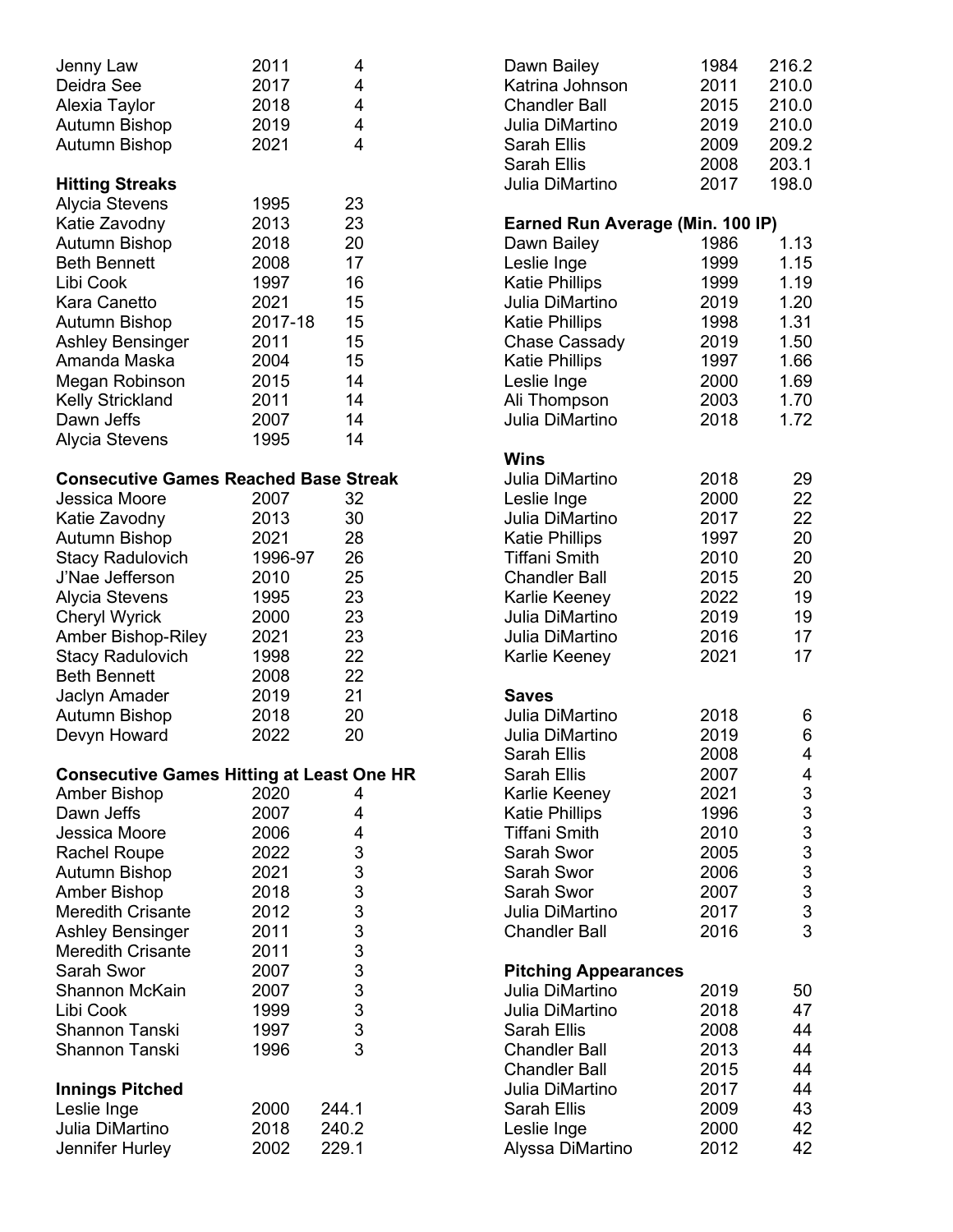| Katrina Johnson        | 2011 | 41             | Karlie Keeney         | 2022 | $\overline{7}$  |
|------------------------|------|----------------|-----------------------|------|-----------------|
| Sarah Swor             | 2005 | 41             | <b>Katie Phillips</b> | 1999 | $6\phantom{1}6$ |
|                        |      |                | Julia DiMartino       | 2019 | $6\phantom{1}6$ |
| <b>Pitching Starts</b> |      |                | <b>Emily Kirby</b>    | 2022 | $6\phantom{a}$  |
| <b>Susan Naylor</b>    | 1994 | 33             | Amy Csider            | 1999 | 5               |
| Jennifer Hurley        | 2002 | 33             | Leslie Inge           | 1997 | 5               |
| <b>Sarah Ellis</b>     | 2009 | 33             | Leslie Inge           | 2000 | $\frac{5}{5}$   |
| Leslie Inge            | 2000 | 32             | <b>Terra Lowe</b>     | 2007 |                 |
| Sarah Swor             | 2004 | 32             | <b>Katie Phillips</b> | 1996 | 5               |
| Dawn Bailey            | 1986 | 31             | <b>Katie Phillips</b> | 1998 | 5               |
| Katrina Johnson        | 2011 | 31             | <b>Tiffani Smith</b>  | 2010 | $\frac{5}{5}$   |
| Julia DiMartino        | 2018 | 31             | Sarah Swor            | 2005 |                 |
| Dawn Bailey            | 1986 | 30             | Ali Thompson          | 2002 | 5               |
| Leslie Inge            | 1997 | 30             | Chase Cassady         | 2018 | 5               |
|                        |      |                | Chase Cassady         | 2019 | $\frac{5}{5}$   |
| <b>Complete Games</b>  |      |                | Karlie Keeney         | 2021 |                 |
| Leslie Inge            | 2000 | 31             |                       |      |                 |
| Dawn Bailey            | 1984 | 26             | <b>Strikeouts</b>     |      |                 |
| Dawn Bailey            | 1986 | 26             | Julia DiMartino       | 2018 | 230             |
| <b>Katie Phillips</b>  | 1997 | 26             | Ali Thompson          | 2003 | 218             |
| Julia DiMartino        | 2018 | 26             | <b>Tiffani Smith</b>  | 2010 | 211             |
| <b>Susan Naylor</b>    | 1994 | 25             | Julia DiMartino       | 2016 | 187             |
| Ali Thompson           | 2003 | 25             | Julia DiMartino       | 2017 | 175             |
| Dawn Bailey            | 1986 | 23             | <b>Tiffani Smith</b>  | 2009 | 174             |
| Leslie Inge            | 1997 | 23             | <b>Terra Lowe</b>     | 2007 | 170             |
| <b>Sarah Ellis</b>     | 2009 | 22             | Julia DiMartino       | 2019 | 169             |
|                        |      |                | <b>Sarah Ellis</b>    | 2009 | 157             |
| <b>Shutouts</b>        |      |                | Sarah Swor            | 2005 | 157             |
| Julia DiMartino        | 2018 | 10             |                       |      |                 |
| <b>Emily Kirby</b>     | 2021 | 9              |                       |      |                 |
| Leslie Inge            | 1999 | 8              |                       |      |                 |
| <b>Katie Phillips</b>  | 1997 | $\overline{7}$ |                       |      |                 |
| Julia DiMartino        | 2016 | $\overline{7}$ |                       |      |                 |

# **Career Top 10**

Julia DiMartino 2017 7

|           |     | J'nae Jefferson<br>240<br>2007-2010           |
|-----------|-----|-----------------------------------------------|
| 2017-2021 | 274 | <b>Ashley Williams</b><br>2005-2008<br>239    |
| 2017-2021 | 257 | Lauren Hahn<br>2001-2004<br>239               |
| 2016-2019 | 253 | <b>Allison Terry</b><br>2000-2003<br>234      |
| 2006-2009 | 248 | Shannon McKain<br>2005-2008<br>233            |
| 2005-2008 | 241 | 2008-2011<br>232<br>Amber DePasquale          |
| 2007-2010 | 240 |                                               |
| 2001-2004 | 239 | <b>Batting Average (min 250 AB)</b>           |
| 2000-2003 | 237 | Jessica Moore<br>.419<br>2005-2007            |
| 2008-2011 | 235 | 2006-2007<br>.396<br>Dawn Jeffs               |
| 2005-2008 | 234 | 1995-1997<br>.384<br>Shannon Tanski           |
| 2015-2018 | 234 | Amber Bishop-Riley<br>2017-2021<br>.372       |
|           |     | Kara Canetto<br>2019-2022<br>.357             |
|           |     | 2011-2014<br>.347<br>Katie Zavodny            |
| 2017-2021 | 274 | <b>Autumn Bishop</b><br>2017-2021<br>.343     |
| 2017-2021 | 256 | <b>Cheryl Wyrick</b><br>2000-2001<br>.339     |
| 2016-2019 | 253 | <b>Tuesday Van Engen</b><br>1981-1984<br>.334 |
| 2006-2009 | 248 | <b>Susan Naylor</b><br>1994-1996<br>.332      |
|           |     |                                               |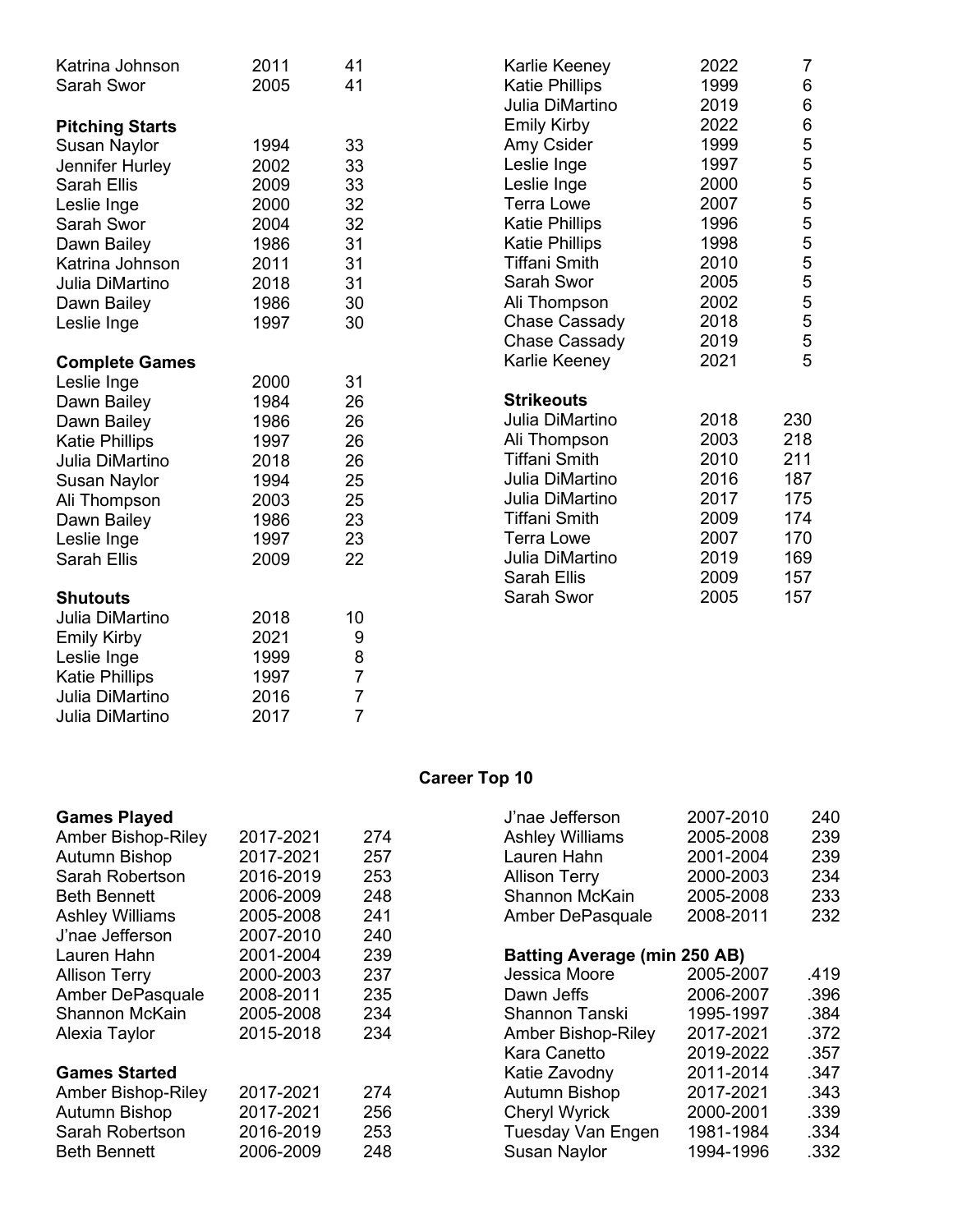| Libi Cook<br><b>Stacy Radulovich</b>  | 1996-1999<br>1996-1999 | .329<br>.327 |
|---------------------------------------|------------------------|--------------|
| On-Base Percentage (min 250 AB)       |                        |              |
| <b>Cheryl Wyrick</b>                  | 2000-2001              | .516         |
| Jessica Moore                         | 2005-2007              | .515         |
| <b>Autumn Bishop</b>                  | 2017-2021              | .434         |
|                                       | 1996-1999              | .427         |
| <b>Stacy Radulovich</b><br>Dawn Jeffs | 2006-2007              | .427         |
|                                       | 2017-2021              |              |
| Amber Bishop-Riley                    |                        | .425<br>.419 |
| <b>Shannon Tanski</b>                 | 1995-1997              |              |
| Tori Zavodny                          | 2015-2018              | .410         |
| Sarah Robertson                       | 2016-2019              | .397         |
| <b>Ashley Bensinger</b>               | 2009-2011              | .392         |
| Hits                                  |                        |              |
| <b>Amber Bishop-Riley</b>             | 2017-2021              | 333          |
| Autumn Bishop                         | 2017-2021              | 272          |
| <b>Ashley Williams</b>                | 2005-2008              | 249          |
| Sarah Robertson                       | 2016-2019              | 231          |
| Jessica Moore                         | 2005-2007              | 229          |
| <b>Stacy Radulovich</b>               | 1996-1999              | 226          |
| Alexia Taylor                         | 2015-2018              | 217          |
| Katie Zavodny                         | 2011-2014              | 214          |
| <b>Beth Bennett</b>                   | 2006-2009              | 206          |
| <b>Kelby Allen</b>                    | 2012-2015              | 204          |
| <b>Runs</b>                           |                        |              |
| Amber Bishop-Riley                    | 2017-2021              | 199          |
| Jessica Moore                         | 2005-2007              | 191          |
| <b>Autumn Bishop</b>                  | 2017-2021              | 178          |
| <b>Stacy Radulovich</b>               | 1996-1999              | 167          |
| Tori Zavodny                          | 2015-2018              | 153          |
| Katie Zavodny                         | 2011-2014              | 131          |
| Sarah Robertson                       | 2016-2019              | 130          |
|                                       |                        |              |
| Kelly Strickland<br>Sammi Shivock     | 2009-2012              | 114<br>114   |
| Libi Cook                             | 2011-2014<br>1996-1999 | 113          |
|                                       |                        |              |
| J'nae Jefferson                       | 2007-2010              | 113          |
| Kara Canetto                          | 2019-2022              | 112          |
| Kelby Allen                           | 2012-2015              | 110          |
| Alexia Taylor                         | 2015-2018              | 109          |
| Madison Via                           | 2018-2021              | 108          |
| Ashley Williams                       | 2005-2008              | 108          |
| Jaclyn Amader                         | 2016-2019              | 105          |
| <b>Gina Miller</b>                    | 1996-1999              | 104          |
| Dawn Jeffs                            | 2006-2007              | 102          |
| Sonja Keith                           | 1996-1999              | 101          |
| <b>Runs Batted In</b>                 |                        |              |
| <b>Amber Bishop</b>                   | 2017-2021              | 222          |
| <b>Ashley Williams</b>                | 2005-2008              | 168          |
| <b>Autumn Bishop</b>                  | 2017-2021              | 150          |
| <b>Shannon Tanski</b>                 | 1995-1997              | 149          |
| <b>Kelly Strickland</b>               | 2009-2012              | 149          |
| Jessica Moore                         | 2005-2007              | 141          |

| <b>Beth Bennett</b><br>Sarah Robertson<br>Alexia Taylor<br>Kelby Allen<br>Meredith Hollyfield<br>Sammi Shivock                                                                                                                                          | 2006-2009<br>2016-2019<br>2015-2018<br>2012-2015<br>1998-2001<br>2011-2014                                                                  | 126<br>126<br>122<br>120<br>114<br>109                                                          |
|---------------------------------------------------------------------------------------------------------------------------------------------------------------------------------------------------------------------------------------------------------|---------------------------------------------------------------------------------------------------------------------------------------------|-------------------------------------------------------------------------------------------------|
| <b>Doubles</b><br>Autumn Bishop<br>Amber Bishop<br><b>Ashley Williams</b><br>Sarah Robertson<br>Alexia Taylor<br><b>Shannon Tanski</b><br>Amanda Maska<br>Jessica Moore<br><b>Beth Bennett</b><br>J'nae Jefferson<br>Kaylee West                        | 2017-2021<br>2017-2021<br>2005-2008<br>2016-2019<br>2015-2018<br>1995-1997<br>2002-2004<br>2005-2007<br>2006-2009<br>2007-2010<br>2009-2012 | 74<br>62<br>52<br>50<br>47<br>47<br>46<br>41<br>40<br>37<br>37                                  |
| <b>Triples</b><br><b>Stacy Radulovich</b><br><b>Tori Zavodny</b><br>Libi Cook<br>Jessica Moore<br>Jaclyn Amader<br><b>Shannon McKain</b><br>Madison Via<br>Susan Naylor<br><b>Gina Miller</b><br>Sarah Robertson<br>Autumn Bishop                       | 1996-1999<br>2015-2018<br>1996-1999<br>2005-2007<br>2016-2019<br>2005-2008<br>2018-2021<br>1994-1996<br>1996-1999<br>2016-2019<br>2017-2021 | 31<br>15<br>14<br>10<br>10<br>9<br>9<br>8<br>$\overline{7}$<br>$\overline{7}$<br>$\overline{7}$ |
| <b>Home Runs</b><br><b>Amber Bishop</b><br>Jessica Moore<br><b>Kelly Strickland</b><br><b>Ashley Williams</b><br><b>Shannon Tanski</b><br>Kelby Allen<br>Sammi Shivock<br>Autumn Bishop<br><b>Shannon McKain</b><br>Amanda Maska<br><b>Beth Bennett</b> | 2017-2021<br>2005-2007<br>2009-2012<br>2005-2008<br>1995-1997<br>2012-2015<br>2011-2014<br>2017-2021<br>2005-2008<br>2002-2004<br>2006-2009 | 68<br>58.<br>45<br>44<br>37<br>27<br>26<br>26<br>25<br>25<br>25                                 |
| <b>Extra-Base Hits</b><br>Amber Bishop<br>Jessica Moore<br>Autumn Bishop<br>Ashley Williams<br><b>Shannon Tanski</b><br>Amanda Maska<br><b>Stacy Radulovich</b><br>Kelly Strickland                                                                     | 2017-2021<br>2005-2007<br>2017-2021<br>2005-2008<br>1995-1997<br>2002-04<br>1996-1999<br>2009-2012                                          | 133<br>109<br>107<br>97<br>85<br>76<br>74<br>69                                                 |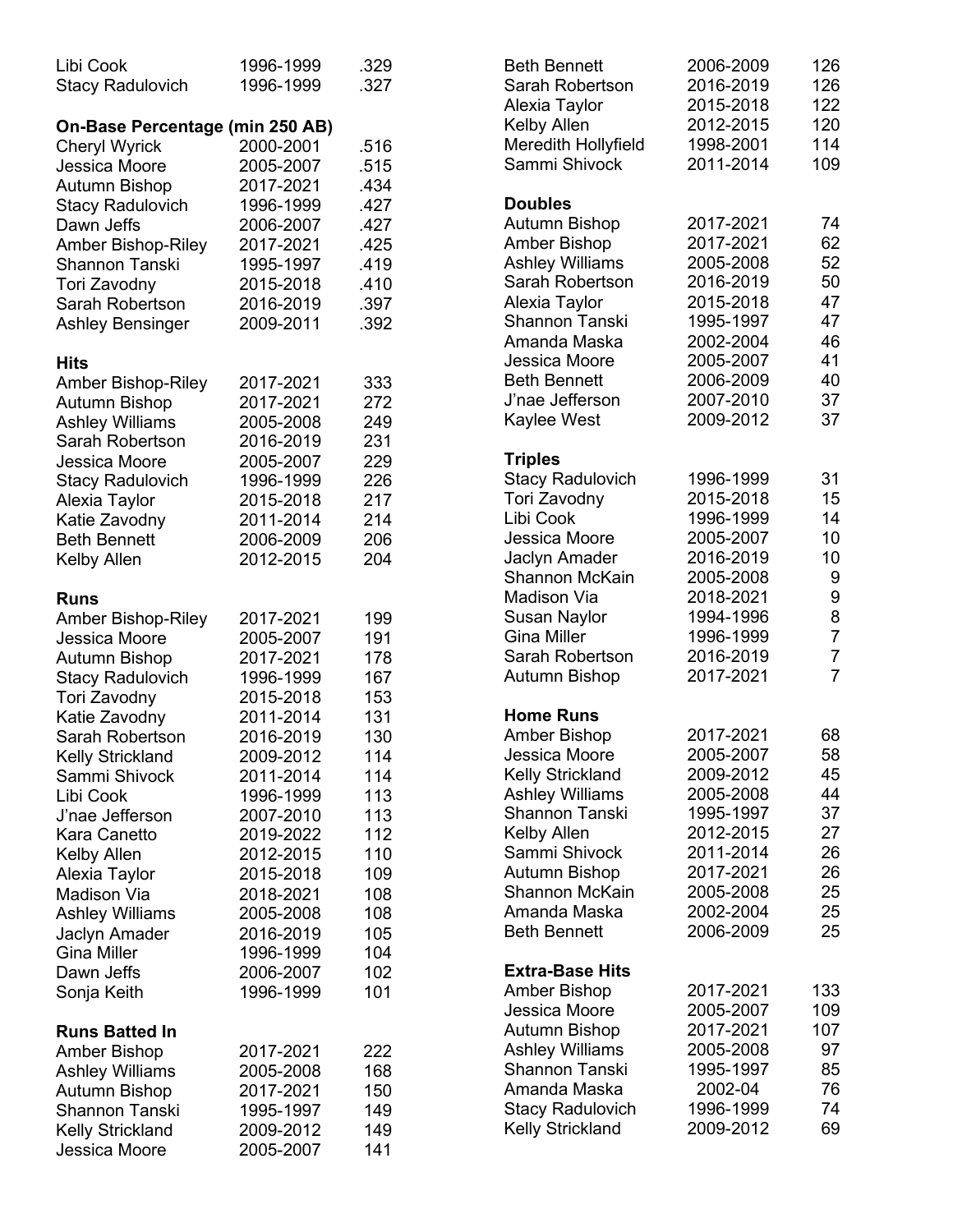| Sarah Robertson<br><b>Beth Bennett</b>                                                                                                                                                                                                                                           | 2016-2019<br>2006-2009                                                                                                                                       | 67<br>66                                                                             |
|----------------------------------------------------------------------------------------------------------------------------------------------------------------------------------------------------------------------------------------------------------------------------------|--------------------------------------------------------------------------------------------------------------------------------------------------------------|--------------------------------------------------------------------------------------|
| <b>Total Bases</b><br><b>Amber Bishop-Riley</b><br>Jessica Moore<br><b>Autumn Bishop</b><br><b>Ashley Williams</b><br><b>Stacy Radulovich</b><br><b>Shannon Tanski</b><br><b>Kelly Strickland</b><br>Kelby Allen<br>Sarah Robertson<br><b>Beth Bennett</b>                       | 2017-2021<br>2005-2007<br>2017-2021<br>2005-2008<br>1996-1999<br>1995-1997<br>2009-2012<br>2012-2015<br>2016-2019<br>2006-2009                               | 605<br>464<br>438<br>435<br>347<br>346<br>340<br>325<br>325<br>323                   |
| Slugging Pct. (Min. 250 AB)<br>Jessica Moore<br><b>Shannon Tanski</b><br>Amber Bishop<br>Dawn Jeffs<br>Amanda Maska<br><b>Ashley Williams</b><br><b>Autumn Bishop</b><br><b>Kelly Strickland</b><br>Tori Zavodny<br><b>Cheryl Wyrick</b><br><b>Stacy Radulovich</b><br>Libi Cook | 2005-2007<br>1995-1997<br>2017-2021<br>2006-2007<br>2002-2004<br>2005-2008<br>2017-2021<br>2009-2012<br>2015-2018<br>2000-2001<br>1996-1999<br>1996-1999.485 | .848<br>.713<br>.677<br>.629<br>.569<br>.557<br>.553<br>.537<br>.512<br>.507<br>.502 |
| OPS (On-Base Plus Slugging Pct.)<br>Jessica Moore<br>Shannon Tanski<br>Amber Bishop-Riley<br><b>Cheryl Wyrick</b><br>Dawn Jeffs<br><b>Autumn Bishop</b><br>Amanda Maska<br><b>Stacy Radulovich</b><br>Tori Zavodny<br><b>Ashley Williams</b>                                     | 2005-07 1.363<br>1995-97 1.132<br>2017-21 1.102<br>2000-01 1.023<br>2006-07 1.056<br>2017-21<br>2002-04<br>1996-99<br>2015-18<br>2005-08                     | .987<br>.955<br>.929<br>.922<br>.912                                                 |
| <b>Stolen Bases</b><br>Katie Zavodny<br><b>Stacy Radulovich</b><br>Tori Zavodny<br>Libi Cook<br><b>Blair Lawrence</b><br>Susan Naylor<br><b>Madison Via</b><br><b>Jaclyn Amader</b><br>Sarah Robertson<br>Jasmeen Click                                                          | 2011-2014<br>1996-1999<br>2015-2018<br>1996-1999<br>2013-2016<br>1994-1996<br>2018-2021<br>2016-2019<br>2016-2018<br>2016-2019                               | 111<br>80<br>76<br>66<br>60<br>54<br>51<br>47<br>44<br>42                            |
| <b>Walks (Batting)</b><br><b>Autumn Bishop</b><br>Jessica Moore                                                                                                                                                                                                                  | 2017-2021<br>2005-2007                                                                                                                                       | 108<br>100                                                                           |

| Stacy Radulovich<br><b>Beth Bennett</b><br>Sarah Robertson<br>Tori Zavodny<br><b>Amber Bishop-Riley</b><br><b>Ashley Bensinger</b><br><b>Shannon McKain</b><br><b>Kelly Strickland</b>                                                                 | 1996-1999<br>2006-2008<br>2016-2019<br>2015-2018<br>2017-2021<br>2009-2011<br>2005-2008<br>2009-2012                                        | 97<br>95<br>91<br>85<br>66<br>64<br>64<br>63                       |
|--------------------------------------------------------------------------------------------------------------------------------------------------------------------------------------------------------------------------------------------------------|---------------------------------------------------------------------------------------------------------------------------------------------|--------------------------------------------------------------------|
| <b>Hit By Pitch (Batting)</b><br><b>Cheryl Wyrick</b><br>Autumn Bishop<br><b>Stacy Radulovich</b><br>Amber Bishop<br>Sarah Robertson<br>Megan Robinson<br>Kelly Strickland<br>Jaclyn Amader<br>Sonja Keith<br><b>Ashley Bensinger</b><br>Jessica Moore | 2000-2001<br>2017-2021<br>1996-1999<br>2017-2021<br>2016-2019<br>2012-2015<br>2009-2012<br>2016-2019<br>1996-1999<br>2009-2011<br>2005-2007 | 62<br>31<br>26<br>20<br>21<br>19<br>16<br>14<br>13<br>12<br>12     |
| At Bats<br><b>Amber Bishop-Riley</b><br>Autumn Bishop<br><b>Ashley Williams</b><br>Sarah Robertson<br><b>Beth Bennett</b><br>AlexiaTaylor<br>J'nae Jefferson<br><b>Allison Terry</b><br><b>Stacy Radulovich</b><br>Lauren Hahn                         | 2017-2021<br>2017-2021<br>2005-2008<br>2016-2019<br>2006-2009<br>2015-2018<br>2007-2010<br>2000-2003<br>1996-1999<br>2001-2004              | 894<br>792<br>781<br>746<br>730<br>718<br>705<br>697<br>691<br>688 |
| <b>Sacrifice Bunts</b><br>Kristi Hanna<br><b>Beth Hensley</b><br>Lisa Jones<br>Sonja Keith<br>Jenny Law<br>Amanda Goc<br><b>Gina Miller</b><br>Keely McMillon<br>Andrea Schnelle<br>Libi Cook                                                          | 1997-2000<br>2004-2007<br>1998-2001<br>1996-1999<br>2009-2012<br>2000-2003<br>1996-1999<br>2008-2011<br>1996-1999<br>1996-1999              | 52<br>36<br>33<br>29<br>29<br>27<br>26<br>26<br>24<br>24           |
| <b>Sacrifice Flies</b><br>Autumn Bishop<br>Alexia Taylor<br>Kaylee West<br>Devyn Howard<br>Deidra See<br><b>Shannon Tanski</b><br><b>Beth Bennett</b><br>Kelby Allen<br>Tori Zavodny                                                                   | 2017-2021<br>2015-2018<br>2009-2012<br>2021-Present<br>2016-2019<br>1995-1997<br>2006-2009<br>2012-2015<br>2015-2018                        | 16<br>10<br>8<br>7<br>7<br>6<br>6<br>6<br>6                        |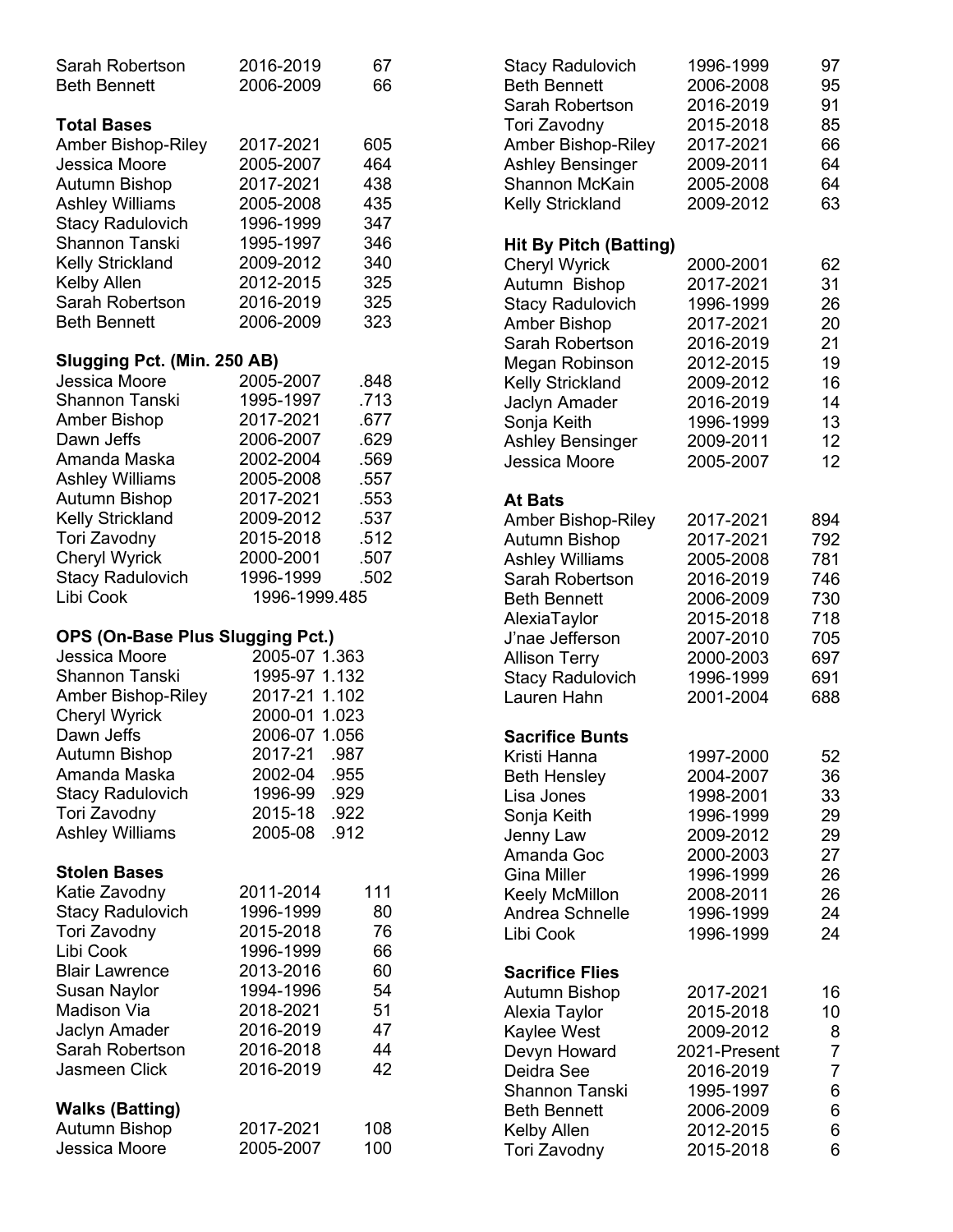| <b>Beth Hensley</b><br><b>Ashley Williams</b><br>J'nae Jefferson<br><b>Ashley Bensinger</b><br>Jenny Law<br><b>Kelly Strickland</b><br>Sarah Robertson<br>Amber Bishop | 2004-2007<br>2005-2008<br>2007-2010<br>2009-2011<br>2009-2012<br>2009-2012<br>2016-2019<br>2017-2021 | 5<br>5<br>5<br>5<br>5<br>5<br>5<br>5 |
|------------------------------------------------------------------------------------------------------------------------------------------------------------------------|------------------------------------------------------------------------------------------------------|--------------------------------------|
|                                                                                                                                                                        |                                                                                                      |                                      |
| <b>Innings Pitched</b><br>Julia DiMartino                                                                                                                              |                                                                                                      |                                      |
| Leslie Inge                                                                                                                                                            | 2016-2019<br>1997-2000                                                                               | 817.1<br>703.0                       |
| Sarah Swor                                                                                                                                                             | 2004-2007                                                                                            | 657.0                                |
| <b>Sarah Ellis</b>                                                                                                                                                     | 2006-2009                                                                                            | 649.1                                |
| <b>Chandler Ball</b>                                                                                                                                                   | 2012-2016                                                                                            | 644.2                                |
| <b>Katie Phillips</b>                                                                                                                                                  | 1996-1999                                                                                            | 631.1                                |
| <b>Tiffani Smith</b>                                                                                                                                                   | 2008-2011                                                                                            | 602.2                                |
| Dawn Bailey                                                                                                                                                            | 1984-1986                                                                                            | 535.0                                |
| <b>Terra Lowe</b>                                                                                                                                                      | 2004-2007                                                                                            | 533.1                                |
| Ali Thompson                                                                                                                                                           | 2001-2003                                                                                            | 525.0                                |
| Earned Run Average (min 400 IP)                                                                                                                                        |                                                                                                      |                                      |
| <b>Katie Phillips</b>                                                                                                                                                  | 1996-1999                                                                                            | 1.59                                 |
| Julia DiMartino                                                                                                                                                        | 2016-2019                                                                                            | 1.78                                 |
| Leslie Inge                                                                                                                                                            | 1997-2000                                                                                            | 1.97                                 |
| Ali Thompson                                                                                                                                                           | 2001-2003                                                                                            | 2.01                                 |
| Dawn Bailey                                                                                                                                                            | 1984-1986                                                                                            | 2.67                                 |
| <b>Sarah Ellis</b><br>Sarah Swor                                                                                                                                       | 2006-2009                                                                                            | 2.77<br>2.83                         |
| <b>Chase Cassady</b>                                                                                                                                                   | 2004-2007<br>2016-2019                                                                               | 2.85                                 |
| <b>Tiffani Smith</b>                                                                                                                                                   | 2008-2011                                                                                            | 2.86                                 |
| <b>Terra Lowe</b>                                                                                                                                                      | 2004-2007                                                                                            | 2.87                                 |
| Wins                                                                                                                                                                   |                                                                                                      |                                      |
| Julia DiMartino                                                                                                                                                        | 2016-2019                                                                                            | 87                                   |
| <b>Katie Phillips</b>                                                                                                                                                  | 1996-1999                                                                                            | 62                                   |
| Leslie Inge                                                                                                                                                            | 1997-2000                                                                                            | 59                                   |
| <b>Tiffani Smith</b>                                                                                                                                                   | 2008-2011                                                                                            | 51                                   |
| Sarah Swor                                                                                                                                                             | 2004-2007                                                                                            | 48                                   |
| <b>Sarah Ellis</b>                                                                                                                                                     | 2006-2009                                                                                            | 44                                   |
| <b>Chandler Ball</b>                                                                                                                                                   | 2012-2016                                                                                            | 44                                   |
| <b>Terra Lowe</b>                                                                                                                                                      | 2004-2007                                                                                            | 43                                   |
| Karlie Keeney                                                                                                                                                          | 2020-Present                                                                                         | 41                                   |
| <b>Chase Cassady</b>                                                                                                                                                   | 2016-2019                                                                                            | 39                                   |
| Saves                                                                                                                                                                  |                                                                                                      |                                      |
| Julia DiMartino                                                                                                                                                        | 2016-2019                                                                                            | 15                                   |
| Sarah Swor                                                                                                                                                             | 2004-2007                                                                                            | 10                                   |
| <b>Sarah Ellis</b>                                                                                                                                                     | 2006-2009                                                                                            | 8                                    |
| Tiffani Smith                                                                                                                                                          | 2008-2011                                                                                            | 8                                    |
| <b>Katie Phillips</b>                                                                                                                                                  | 1996-1999<br>2004-2007                                                                               | 7                                    |
| <b>Terra Lowe</b><br>Leslie Inge                                                                                                                                       | 1997-2000                                                                                            | 5<br>4                               |
| <b>Chandler Ball</b>                                                                                                                                                   | 2012-2016                                                                                            | $\overline{4}$                       |
| Karlie Keeney                                                                                                                                                          | 2020-Present                                                                                         | 4                                    |
| Ali Thompson                                                                                                                                                           | 2001-2003                                                                                            | 3                                    |

| Dawn Bailey                                                                                                                                                                                                                                                   | 1984-1986                                                                                                                         | 3                                                                  |
|---------------------------------------------------------------------------------------------------------------------------------------------------------------------------------------------------------------------------------------------------------------|-----------------------------------------------------------------------------------------------------------------------------------|--------------------------------------------------------------------|
| <b>Pitching Appearances (1994 to present)</b><br>Julia DiMartino<br><b>Chandler Ball</b><br><b>Sarah Ellis</b><br><b>Tiffani Smith</b><br>Sarah Swor<br>Leslie Inge<br><b>Katie Phillips</b><br><b>Terra Lowe</b><br><b>Chase Cassady</b><br>Alyssa DiMartino | 2016-2019<br>2012-2016<br>2006-2009<br>2008-2011<br>2004-2007<br>1997-2000<br>1996-1999<br>2004-2007<br>2016-2019<br>2011-2014    | 178<br>162<br>151<br>144<br>141<br>124<br>121<br>118<br>115<br>112 |
| <b>Pitching Starts</b><br>Julia DiMartino<br>Leslie Inge<br>Sarah Swor<br><b>Katie Phillips</b><br><b>Tiffani Smith</b><br><b>Chandler Ball</b><br><b>Sarah Ellis</b><br>Dawn Bailey<br><b>Terra Lowe</b><br><b>Chase Cassady</b>                             | 2016-2019<br>1997-2000<br>2004-2007<br>1996-1999<br>2008-2011<br>2012-2016<br>2006-2009<br>1984-1986<br>2004-2007<br>2016-2019    | 112<br>104<br>100<br>94<br>91<br>91<br>90<br>84<br>83<br>80        |
| <b>Complete Games</b><br>Leslie Inge<br><b>Katie Phillips</b><br>Dawn Bailey<br>Julia DiMartino<br>Sarah Swor<br>Ali Thompson<br><b>Sarah Ellis</b><br><b>Susan Naylor</b><br><b>Chandler Ball</b><br><b>Tiffani Smith</b>                                    | 1997-2000<br>1996-1999<br>1984-1986<br>2016-2019<br>2004-2007<br>2001-2003<br>2006-2009<br>1994-1996<br>2012-2016<br>2008-2011    | 85<br>81<br>75<br>72<br>64<br>64<br>56<br>49<br>46<br>42           |
| <b>Shutouts</b><br>Julia DiMartino<br><b>Katie Phillips</b><br>Leslie Inge<br><b>Emily Kirby</b><br><b>Chase Cassady</b><br>Ali Thompson<br>Sarah Swor<br><b>Tiffani Smith</b><br>Karlie Keeney<br>Amy Csider                                                 | 2016-2019<br>1996-1999<br>1997-2000<br>2018-2022<br>2016-2019<br>2001-2003<br>2004-2007<br>2008-2011<br>2020-Present<br>1998-2001 | 30<br>23<br>21<br>16<br>14<br>13<br>12<br>12<br>12<br>11           |
| <b>Strikeouts</b><br>Julia DiMartino<br>Tiffani Smith<br>Sarah Swor<br><b>Terra Lowe</b><br>Ali Thompson                                                                                                                                                      | 2016-2019<br>2008-2011<br>2004-2007<br>2004-2007<br>2001-2003                                                                     | 761<br>573<br>489<br>474<br>446                                    |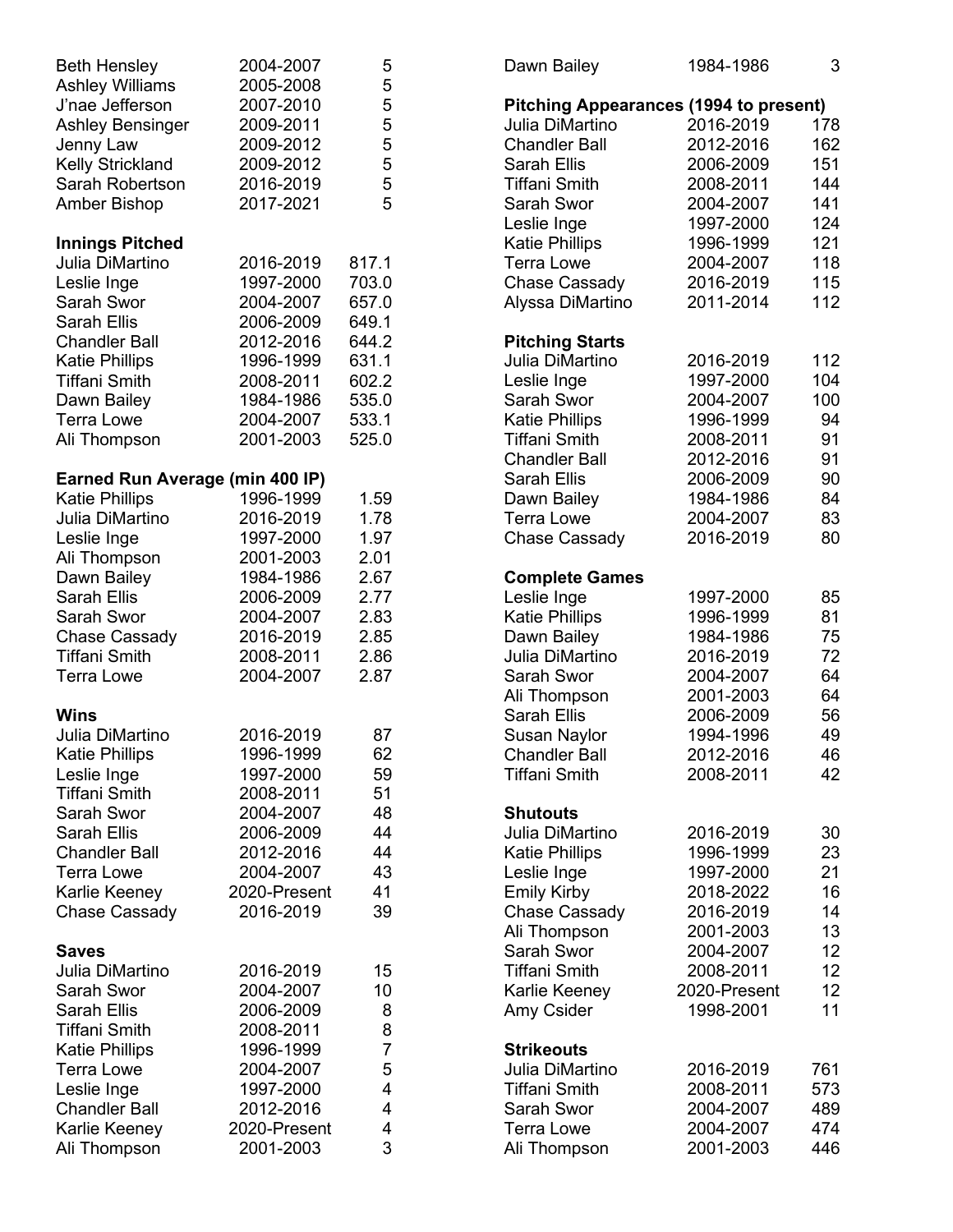| <b>Katie Phillips</b> | 1996-1999 | 437 |
|-----------------------|-----------|-----|
| Chase Cassady         | 2016-2019 | 434 |
| Leslie Inge           | 1997-2000 | 427 |
| <b>Sarah Ellis</b>    | 2006-2009 | 418 |
| <b>Chandler Ball</b>  | 2012-2016 | 404 |
|                       |           |     |

#### **Strikeouts per 7 Innings (min 400 IP)**

| Chase Cassady   | 2016-2019 | 6.83 |
|-----------------|-----------|------|
| Tiffani Smith   | 2008-2011 | 6.66 |
| Julia DiMartino | 2016-2019 | 6.52 |

| <b>Terra Lowe</b>     | 2004-2007 | 6.22 |
|-----------------------|-----------|------|
| Ali Thompson          | 2001-2003 | 5.95 |
| Sarah Swor            | 2004-2007 | 5.21 |
| Amy Csider            | 1998-2001 | 5.15 |
| <b>Katie Phillips</b> | 1996-1999 | 4.85 |
| Sarah Ellis           | 2006-2009 | 4.51 |
| <b>Chandler Ball</b>  | 2012-2016 | 4.39 |
|                       |           |      |

#### **Year by Year Individual Batting Leaders**

| <b>Batting Average</b>                                                      |
|-----------------------------------------------------------------------------|
| 1979 - .500 by Wendy Murphree                                               |
| $1980 - NA$                                                                 |
| 1981 – .361 by Tuesday Van Engen                                            |
| 1982 – NA                                                                   |
| $1983 - NA$                                                                 |
| 1984 - .321 by Tuesday Van Engen                                            |
| 1985 - .289 by Tammy Bailey                                                 |
| $1986 - NA$                                                                 |
| 1994 - .394 by Susan Rhodes                                                 |
| 1995 - .475 by Alycia Stevens                                               |
| 1996 - .437 by Stacy Radulovich                                             |
| 1997 - .408 by Libi Cook                                                    |
| 1998 - .339 by Stacy Radulovich<br>1999 - .333 by Libi Cook                 |
| 2000 - .390 by Cheryl Wyrick                                                |
| 2001 - .287 by Cheryl Wyrick                                                |
| 2002 - .367 by Lindsay Schwind                                              |
| 2003 - .286 by Allison Terry                                                |
| 2004 - .406 by Amanda Maska                                                 |
| 2005 - .427 by Jessica Moore                                                |
| 2006 - .399 by Jessica Moore                                                |
| 2007 - .434 by Jessica Moore                                                |
| 2008 - .328 by Beth Bennett                                                 |
| 2009 - .294 by Beth Bennett                                                 |
| 2010 - .375 by Cassie Hendrix                                               |
| 2011 - .341 by Ashley Bensinger                                             |
| 2012 - .351 by Katie Zavodny                                                |
| 2013 - .384 by Katie Zavodny                                                |
| 2014 - .349 by Katie Zavodny                                                |
| 2015 - .332 by Alexia Taylor                                                |
| 2016 - .315 by Jaclyn Amader                                                |
| 2017 - .381 by Tori Zavodny                                                 |
| 2018 - .365 by Amber Bishop and Autumn Bishop                               |
| 2019 - .355 by Amber Bishop<br>2020 - Season cancelled due to health issues |
| 2021 - .385 by Kara Canetto                                                 |
| 2022 - .349 by Lou Allan                                                    |
|                                                                             |

# **Hits**

1979 – 29 by Wendy Murphree

1980 – NA

1981 – 27 by Lori Keller

1982 – NA 1983 – NA 1984 – 44 by Tuesday Van Engen 1985 – 37 by Tammy Bailey 1986 – NA 1994 – 50 by Susan Rhodes 1995 – 77 by Alycia Stevens 1996 – 76 by Stacy Radulovich 1997 – 67 by Shannon Tanski 1998 – 61 by Stacy Radulovich 1999 – 64 by Libi Cook 2000 – 71 by Meredith Hollyfield 2001 – 47 by Meredith Hollyfield 2002 – 57 by Amanda Maska 2003 – 45 by Lauren Hahn 2004 – 67 by Amanda Maska 2005 – 73 by Jessica Moore 2006 – 86 by Dawn Jeffs **2007 – 91 by Dawn Jeffs** 2008 – 60 by Beth Bennett 2009 – 49 by J'nae Jefferson 2010 – 62 by J'nae Jefferson 2011 – 61 by Ashley Bensinger 2012 – 49 by Meredith Crisante 2013 – 76 by Katie Zavodny 2014 – 66 by Katie Zavodny 2015 – 63 by Alexia Taylor 2016 – 56 by Alexia Taylor 2017 – 85 by Amber Bishop 2018 – 76 by Amber Bishop 2019 – 72 by Amber Bishop 2020 – Season cancelled due to health issues 2021 – 75 by Kara Canetto 2022 – 66 by Lou Allan and Kara Canetto **Runs** 1979 – 21 by Wendy Murphree

- 
- 1980 NA
- 1981 30 by Karen Booker
- 1982 NA
- 1983 NA
- 1984 39 by Sheila Ford
- 1985 25 by Lisa Whitaker
- 1986 NA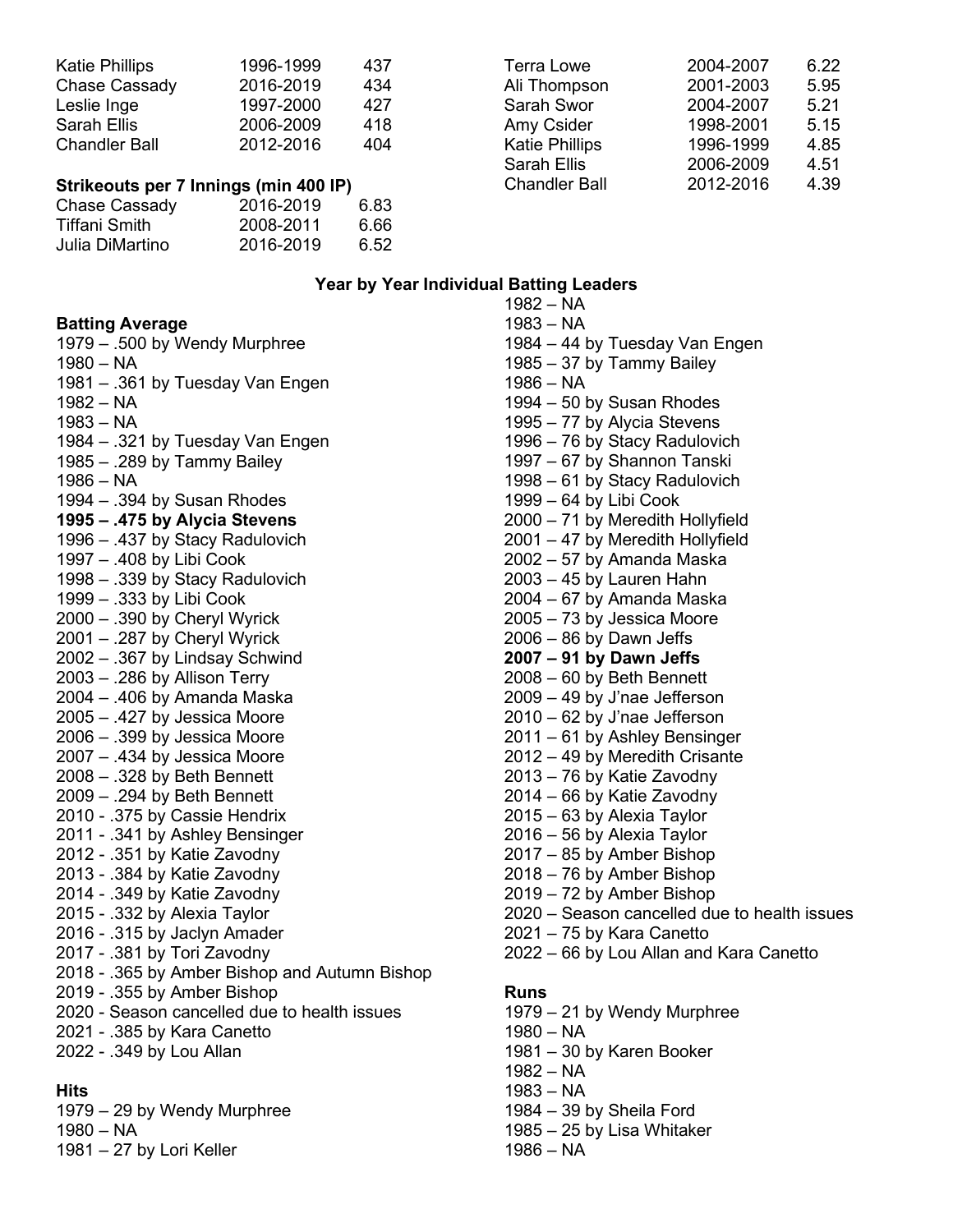1994 – 27 by Susan Rhodes 1995 – 42 by Alycia Stevens 1996 – 53 by Stacy Radulovich 1997 – 44 by Stacy Radulovich 1998 – 37 by Stacy Radulovich 1999 – 49 by Libi Cook 2000 – 46 by Meredith Hollyfield 2001 – 19 by Lauren Hahn 2002 – 32 by Amanda Maska 2003 – 27 by Amanda Maska 2004 – 31 by Amanda Maska 2005 – 53 by Jessica Moore **2006 – 74 by Jessica Moore** 2007 – 64 by Jessica Moore 2008 – 26 by Ashley Williams 2009 – 26 by Beth Bennett 2010 – 50 by J'nae Jefferson 2011 – 42 by Ashley Bensinger 2012 – 31 by Meredith Crisante and Sammi **Shivock** 2013 – 40 by Katie Zavodny 2014 – 37 by Katie Zavodny 2015 – 42 by Tori Zavodny 2016 – 45 by Tori Zavodny 2017 – 55 by Amber Bishop 2018 – 48 by Autumn Bishop 2019 – 42 by Amber Bishop and Madison Via 2020 – Season cancelled due to health issues 2021 – 44 by Autumn Bishop 2022 – 53 by Devyn Howard

#### **Runs Batted In**

- 1979 27 by Carla Weaver
- 1980 NA
- 1981 27 by Lori Keller
- 1982 NA
- 1983 NA
- 1984 31 by Leslie Byrne
- 1985 23 by Lisa Whitaker
- 1986 NA
- 1994 23 by Rachel Nelson
- 1995 47 by Tammi Talley
- 1996 54 by Shannon Tanski
- 1997 54 by Shannon Tanski
- 1998 23 by Meredith Hollyfield
- 1999 28 by Libi Cook
- 2000 60 by Meredith Hollyfield
- 2001 21 by Cheryl Wyrick
- 2002 26 by Lauren Hahn
- 2003 24 by Amanda Maska
- 2004 41 by Amanda Maska
- 2005 51 by Jessica Moore
- 2006 61 by Ashley Williams
- 2007 54 by Jessica Moore
- 2008 28 by Ashley Williams 2009 – 34 by Beth Bennett

2010 – 56 by Kelly Strickland 2011 – 47 by Kelly Strickland 2012 – 32 by Sammi Shivock 2013 – 43 by Sammi Shivock  $2014 - 34$  by Kelby Allen 2015 – 31 by Madison Kotchey 2016 – 31 by Alexia Taylor **2017 – 66 by Amber Bishop** 2018 – 42 by Amber Bishop 2019 – 38 by Amber Bishop 2020 – Season cancelled due to health issues 2021 – 49 by Amber Bishop-Riley 2022 – 53 by Caroline Hudson

# **Doubles**

- 1979 5 by Wendy Murphree
- 1980 NA
- 1981 6 by Lori Keller
- 1982 NA
- 1983 NA
- 1984 5 by Darlene Crowder and Sheila Ford
- 1985 4 by Tammy Yarck
- 1986 NA
- 1994 10 by Susan Rhodes
- 1995 12 by Tammi Talley
- 1996 21 by Shannon Tanski
- 1997 16 by Shannon Tanski
- 1998 12 by Meredith Hollyfield
- 1999 12 by Kristi Hanna
- 2000 15 by Cheryl Wyrick
- 2001 9 by Lauren Hahn
- 2002 19 by Amanda Maska
- 2003 11 by Amanda Maska
- 2004 16 by Amanda Maska
- 2005 14 by Jessica Moore
- 2006 20 by Dawn Jeffs
- 2007 14 by Dawn Jeffs and Ashley Williams
- 2008 13 by Ashley Williams
- 2009 12 by Beth Bennett
- 2010 12 by Kaylee West
- $2011 11$  by Kaylee West
- 2012 10 by Amber Donovan
- 2013 13 by Sammi Shivock
- 2014 10 by Megan Robinson
- 2015 12 by Alexia Taylor
- 2016 12 by Jaclyn Amader and Alexia Taylor
- 2017 16 by Sarah Robertson
- **2018 – 25 by Autumn Bishop**
- 2019 16 by Amber Bishop
- 2020 Season cancelled due to health issues
- 2021 21 by Autumn Bishop
- 2022 12 by Caroline Hudson

#### **Triples**

1979 – 1 by four 1980 – NA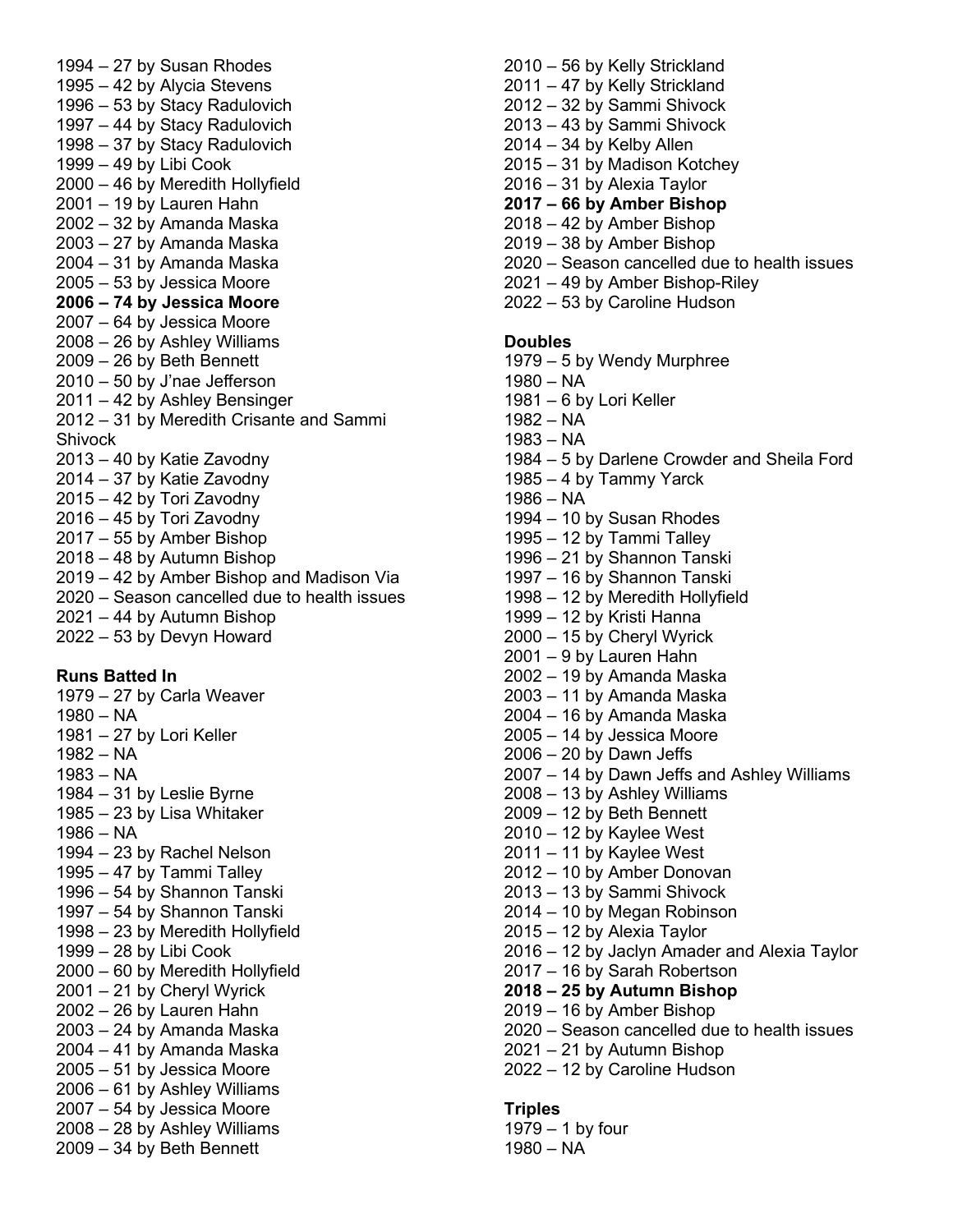1981 – 3 by Leslie Byrne 1982 – NA 1983 – NA 1984 – 2 by Darlene Crowder and Sheila Ford 1985 – 2 by Dawn Bailey and Lesa Butner 1986 – NA 1994 – 5 by Rachel Nelson 1995 – 5 by Alycia Stevens 1996 – 7 by Stacy Radulovich **1997 – 9 by Stacy Radulovich** 1998 – 8 by Stacy Radulovich 1999 – 7 by Stacy Radulovich 2000 – 2 by Amy Csider, Natalie Hagan, Lisa Jones and Allison Terry 2001 – 2 by Lauren Hahn 2002 – 1 by Lauren Hahn, Amanda Maska and Ashley Pound 2003 – 2 by Amanda Maska 2004 – 2 by Amanda Maska 2005 – 5 by Jessica Moore 2006 – 3 by Jessica Moore 2007 – 2 by Jessica Moore and Shannon McKain 2008 – 2 by Shannon McKain and Amber **DePasquale** 2009 – 2 by J'nae Jefferson and Jenna Eatmon 2010 – 1 by Cassie Hendrix, J'nae Jefferson and Danielle Howard 2011 – 2 by Amber DePasquale and Ashley Bensinger 2012 – 2 by Bridgett Woods 2013 – 2 by Katie Han 2014 – 3 by Katie Zavodny 2015 – 3 by Tori Zavodny 2016 – 5 by Tori Zavodny 2017 – 3 by Autumn Bishop and Tori Zavodny 2018 – 7 by Jaclyn Amader 2019 – 5 by Madison Via 2020 – Season cancelled due to health issues 2021 – 2 by Kara Canetto and Madison Via 2022 – 3 by Kara Canetto, Caroline Hudson and Mary Claire Wilson **Home Runs** 1979 – 2 by Carla Weaver 1980 – NA

- 1981 2 by Lori Keller and Leslie Byrne
- 1982 NA
- 1983 NA
- 1984 1 by Leslie Byrne and Darlene Crowder
- 1985 1 by Ursula Meyers
- 1986 NA
- 1994 3 by Susan Rhodes
- 1995 8 by Shannon Tanski and Tammi Talley
- 1996 12 by Shannon Tanski
- 1997 17 by Shannon Tanski
- 1998 4 by Stacy Radulovich

1999 – 8 by Libi Cook 2000 – 11 by Meredith Hollyfield 2001 – 5 by Cheryl Wyrick 2002 – 8 by Lauren Hahn and Amanda Maska 2003 – 7 by Amanda Maska 2004 – 10 by Amanda Maska 2005 – 18 by Jessica Moore **2006 – 21 by Jessica Moore** 2007 – 19 by Jessica Moore 2008 – 11 by Ashley Williams 2009 – 11 by Beth Bennett 2010 – 15 by Kelly Strickland 2011 – 16 by Kelly Strickland 2012 – 9 by Meredith Crisante 2013 – 10 by Kelby Allen 2014 – 9 by Kelby Allen 2015 – 8 by Tori Zavodny 2016 – 6 by Kassidy McCoy 2017 – 15 by Amber Bishop 2018 – 11 by Amber Bishop 2019 – 13 by Amber Bishop 2020 – Season cancelled due to health issues 2021 – 19 by Amber Bishop-Riley 2022 – 17 by Caroline Hudson **Stolen Bases** 1979 – 13 by Wendy Murphree and Pam Harris 1980 – NA 1981 – 8 by Lori Keller and Karen Booker 1982 – NA 1983 – NA 1984 – 16 by Sheila Ford 1985 – 17 by Lisa Whitaker 1986 – NA 1994 – 25 by Susan Rhodes 1995 – 16 by Susan Rhodes 1996 – 39 by Stacy Radulovich 1997 – 19 by Stacy Radulovich 1998 – 18 by Libi Cook 1999 – 30 by Libi Cook 2000 – 10 by Amy Csider and Allison Terry 2001 – 16 by Breanna Jacinto 2002 – 13 by Ashley Pound 2003 – 10 by Lauren Terry 2004 – 9 by Leanne Long 2005 – 16 by Jessica Moore 2006 – 10 by Jessica Moore and Beth Hensley 2007 – 13 by Jessica Moore 2008 – 10 by Cassie Hendrix 2009 – 13 by Cassie Hendrix 2010 – 14 by Meredith Baisden

- 2011 26 by Katie Zavodny
- 2012 15 by Meredith Crisante
- **2013 – 41 by Katie Zavodny**
- 2014 32 by Katie Zavodny
- 2015 24 by Blair Lawrence and Tori Zavodny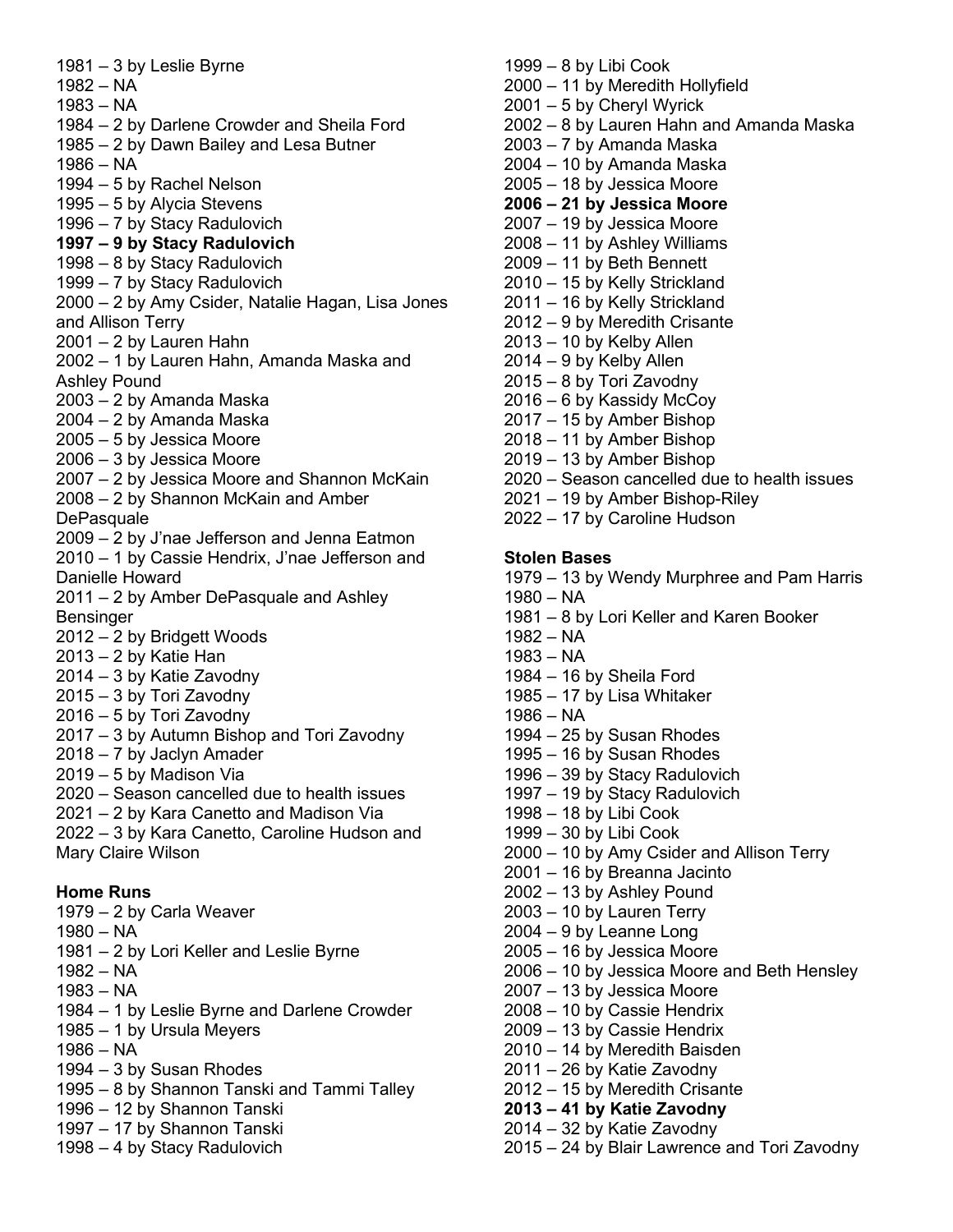- 2016 29 by Tori Zavodny 2017 – 22 by Jasmeen Click 2018 – 18 by Jaclyn Amader and Madison Via 2019 – 19 by Madison Via 2020 – Season cancelled due to health issues 2021 – 19 by Kara Canetto
- 2022 12 by Mary Claire Wilson

#### **Walks**

1979 – 21 by Pam Harris

- 1980 NA
- 1981 18 by Pam Harris
- 1982 NA
- 1983 NA
- 1984 25 by Lisa Whitaker
- 1985 30 by Karen Etling
- 1986 NA
- $1994 20$  by Tracy King
- 1995 21 by Jewel Felgar
- 1996 15 by Stacy Radulovich
- 1997 25 by Stacy Radulovich
- 1998 23 by Stacy Radulovich
- 1999 35 by Stacy Radulovich
- 2000 21 by Meredith Hollyfield
- 2001 30 by Cheryl Wyrick 2002 – 17 by Amanda Maska
- $2003 20$  by Leanne Long
- 2004 26 by Amanda Maska
- 2005 20 by Jessica Moore
- 2006 34 by Jessica Moore
- **2007 – 46 by Jessica Moore**
- 2008 24 by Beth Bennett
- 2009 28 by Beth Bennett
- 2010 36 by Ashley Bensinger
- 2011 28 by Kelly Strickland
- 2012 17 by Amber Donovan, Sammi Shivock and Jill Stephens
- 2013 16 by Amber Donovan
- 2014 15 by Katie Han
- 2015 28 by Tori Zavodny
- 2016 28 by Sarah Robertson and Tori Zavodny
- 2017 19 by Autumn Bishop, Jasmeen Click,
- Sarah Robertson and Tori Zavodny
- 2018 27 by Autumn Bishop
- 2019 29 by Autumn Bishop
- 2020 Season cancelled due to health issues
- 2021 29 by Autumn Bishop
- 2022 37 by Devyn Howard

#### **At Bats**

- 1979 58 by Wendy Murphree
- 1980 NA
- 1981 82 by Karen Booker
- 1982 NA
- 1983 NA
- 1984 143 by Sheila Ford

1985 – 155 by Lisa Whitaker 1986 – NA 1994 – 127 by Susan Rhodes 1995 – 162 by Alycia Stevens 1996 – 174 by Stacy Radulovich 1997 – 175 by Stacy Radulovich 1998 – 180 by Stacy Radulovich 1999 – 192 by Libi Cook 2000 – 197 by Meredith Hollyfield 2001 – 193 by Meredith Hollyfield 2002 – 200 by Amanda Maska 2003 – 160 by Lauren Hahn 2004 – 166 by Lindsay Schwind 2005 – 171 by Jessica Moore 2006 – 224 by Dawn Jeffs 2007 – 223 by Dawn Jeffs 2008 – 194 by Ashley Williams 2009 – 179 by J'nae Jefferson 2010 – 181 by Kelly Strickland 2011 – 197 by Jenny Law 2012 – 166 by Meredith Crisante 2013 – 198 by Katie Zavodny 2014 – 189 by Katie Zavodny 2015 – 190 by Alexia Taylor 2016 – 189 by Alexia Taylor **2017 – 228 by Amber Bishop** 2018 – 208 by Amber Bishop 2019 – 203 by Amber Bishop 2020 – Season cancelled due to health issues 2021 – 195 by Kara Canetto 2022 – 205 by Caroline Hudson **Sacrifice Bunts** 1994 – 6 by Paula Smith

1995 – 11 by Paula Smith; Alycia Stevens 1996 – 10 by Sonja Keith; Andrea Schnelle **1997 – 21 by Kristi Hanna** 1998 – 10 by Kristi Hanna; Libi Cook 1999 – 14 by Kristi Hanna 2000 – 11 by Lisa Jones 2001 – 10 by Lisa Jones; Allison Terry 2002 – 20 by Ashley Pound 2003 – 9 by Leanne Long 2004 – 14 by Beth Hensley 2005 – 13 by Beth Hensley 2006 – 9 by Sarah Swor 2007 – 10 by Sarah Swor 2008 – 12 by Cassie Hendrix 2009 – 12 by Amber DePasquale 2010 – 14 by Jenny Law 2011 – 8 by Katie Zavodny 2012 – 6 by Jenny Law and Kaylee West 2013 – 13 by Jill Stephens 2014 – 6 by Blair Lawrence 2015 – 10 by Megan Robinson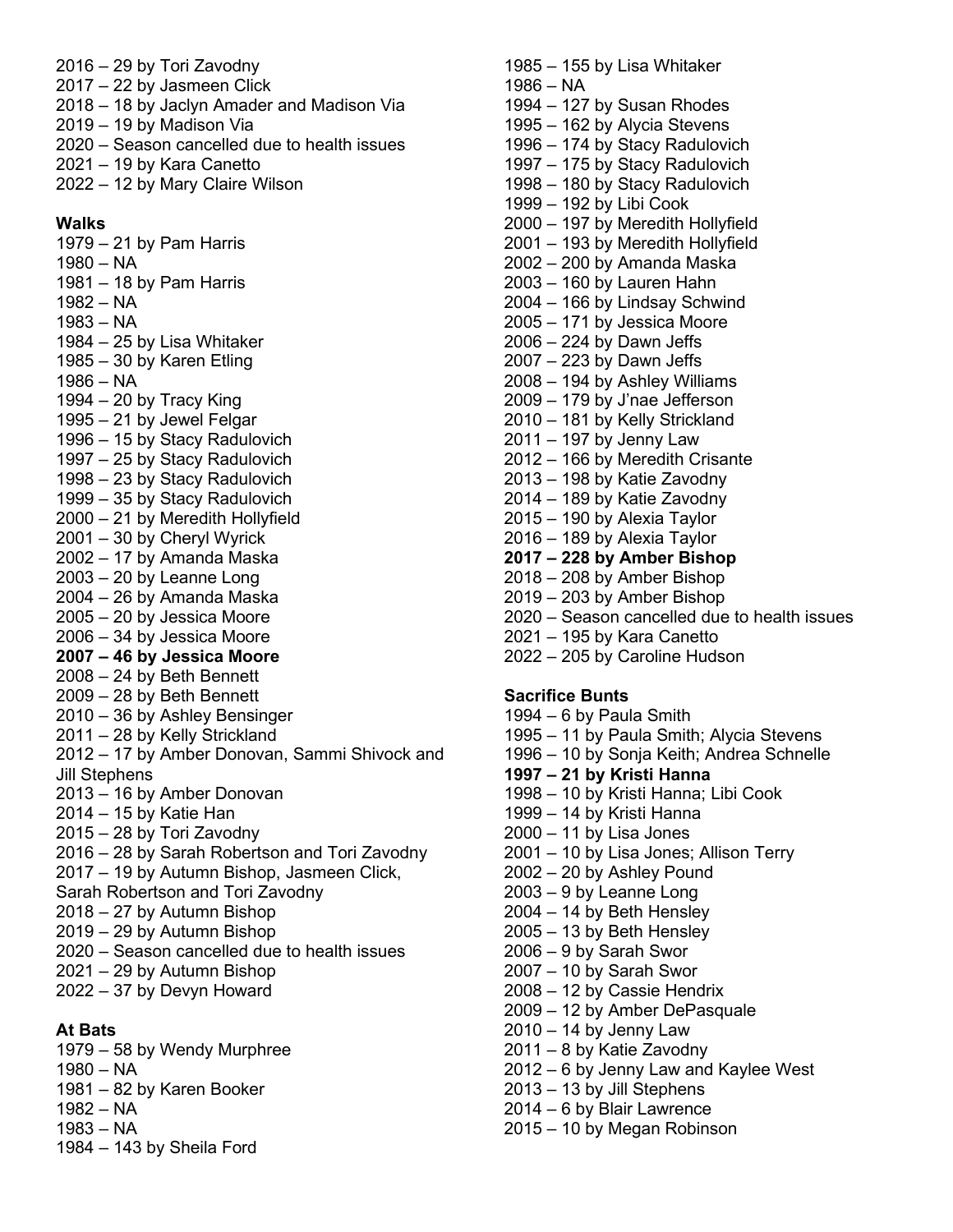2016 – 7 by Cassie Gingerich and Mickey Loveridge

- 2017 9 by Jasmeen Click and Taylor Hoffman
- 2018 3 by Taylor Hoffman and Sarah Robertson
- 2019 6 by Kaitlin McFarland
- 2020 Season cancelled due to health issues
- 2021 6 by Madison Via
- 2022 5 by Rachel Roupe

# **Sacrifice Flies**

- 1994 2 by Allison Hemmila; Dayna Christiansen
- 1995 3 by Shannon Tanski
- 1996 NA
- 1997 2 by Shannon Tanski; Sonja Keith
- 1998 3 by Libi Cook
- 1999 2 by Stacy Radulovich; Cheryl Everly; Lisa
- Jones; Stephanie Happel
- $2000 2$  by Amy Csider
- 2001 1 by Kim Johnson; Amy Csider
- 2002 2 by Amanda Maska
- 2003 1 by Mary Beth Kennell; Amanda Goc
- 2004 1 by Terra Lowe; Lauren Hahn; Kristin
- DeJong; Sarah Love; Whitney Trigg; Beth Hensley; Erika Rasmussen

# **Bold indicates school season record holder**

- 2005 3 by Beth Hensley; Ashley Williams
- 2006 3 by Beth Bennett
- 2007 2 by Jessica Moore; Beth Bennett
- 2008 1 by Shannon McKain; J'nae Jefferson;
- Leah Cossentino
- 2009 2 by Kaylee West
- 2010 4 by Kaylee West; Kelly Strickland
- 2011 4 by Ashley Bensinger; Jenny Law

2012 – 1 by Meredith Crisante; Amber Donovan; Hanna Nichols; Grace Nordan; Sammi Shivock; Kelly Strickland; Kaylee West 2013 – 2 by Kassidy McCoy 2014 – 2 by Kelby Allen; Katie Han 2015 – 3 by Kelby Allen 2016 – 3 by Alexia Taylor 2017 – 4 by Deidra See **2018 – 7 by Autumn Bishop** 2019 – 4 by Autumn Bishop

- 2020 Season cancelled due to health issues
- 2021 4 by Autumn Bishop
- 2022 6 by Devyn Howard

# **Year by Year Individual Pitching Leaders**

**Innings Pitched** 1979 – 61.3 by Wendy Murphree 1980 – NA 1981 – 59.3 by Carla Weaver 1982 – NA 1983 – NA 1984 – 216.2 by Dawn Bailey 1985 – 163.1 by Dawn Bailey 1986 – 155.0 by Dawn Bailey 1994 – 191.0 by Susan Naylor 1995 – 112.2 by Susan Naylor 1996 – 160.1 by Katie Phillips 1997 – 185.1 by Katie Phillips 1998 – 133.1 by Katie Phillips 1999 – 158.1 by Katie Phillips **2000 – 244.1 by Leslie Inge** 2001 – 177.1 by Ali Thompson 2002 – 229.1 by Jennifer Hurley 2003 – 193.1 by Ali Thompson 2004 – 192.2 by Sarah Swor 2005 – 186.0 by Sarah Swor 2006 – 183.1 by Sarah Swor 2007 – 151.0 by Sarah Ellis 2008 – 203.1 by Sarah Ellis 2009 – 209.2 by Sarah Ellis 2010 – 175.0 by Tiffani Smith 2011 – 210.0 by Kat Johnson 2012 – 178.0 by Alyssa DiMartino 2013 – 175.0 by Chandler Ball 2014 – 169.0 by Annah Jo Brittingham 2015 – 210.0 by Chandler Ball 2016 – 168.2 by Julia DiMartino 2017 – 198.0 by Julia DiMartino 2018 – 240.2 by Julia DiMartino 2019 – 210.0 by Julia DiMartino 2020 – Season cancelled due to health issues 2021 – 147.0 by Karlie Keeney 2022 – 171.1 by Karlie Keeney **Earned Run Average** 1979 – 6.67 by Carla Weaver 1980 – NA 1981 – 3.44 by Marty Beattie 1982 – NA 1983 – NA 1984 – 3.26 by Dawn Bailey 1985 – 3.34 by Dawn Bailey **1986 – 1.13 by Dawn Bailey** 1994 – 7.59 by Susan Naylor 1995 – 1.87 by Carrie Rodgers 1996 – 1.78 by Susan Naylor 1997 – 1.66 by Katie Phillips 1998 – 1.31 by Katie Phillips 1999 – 1.15 by Leslie Inge 2000 – 1.69 by Leslie Inge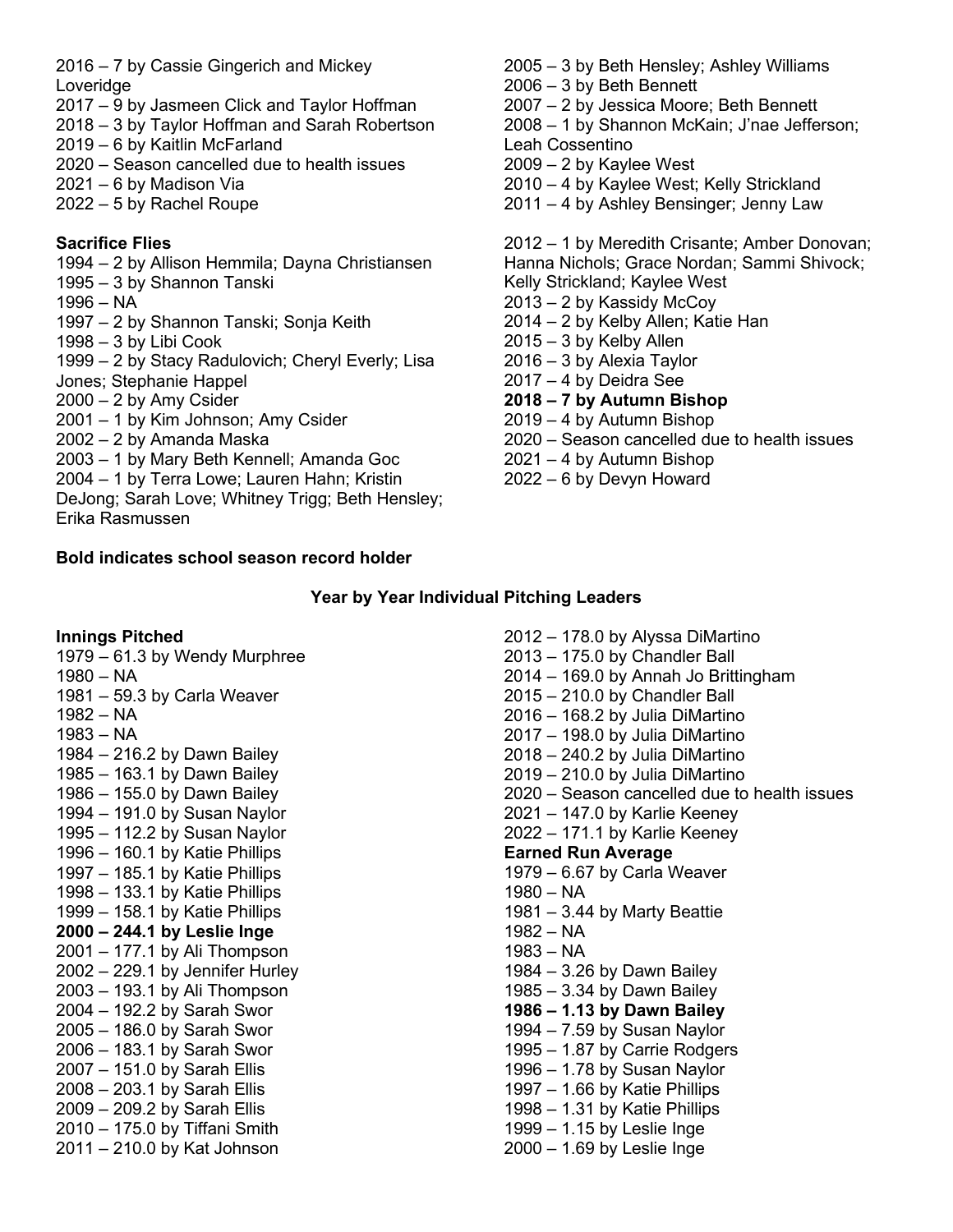2001 – 1.82 by Ali Thompson 2002 – 3.38 by Ali Thompson 2003 – 1.70 by Ali Thompson 2004 – 3.02 by Sarah Swor 2005 – 3.05 by Sarah Swor 2006 – 2.20 by Terra Lowe 2007 – 2.65 by Sarah Swor 2008 – 1.93 by Dana Wheeler 2009 – 2.21 by Tiffani Smith 2010 – 2.11 by Kat Johnson 2011 – 2.17 by Kat Johnson 2012 – 4.72 by Alyssa DiMartino 2013 – 4.59 by Annah Jo Brittingham 2014 – 5.72 by Annah Jo Brittingham 2015 – 3.20 by Chandler Ball 2016 – 2.45 by Julia DiMartino 2017 – 1.91 by Julia DiMartino 2018 – 1.72 by Julia DiMartino 2019 – 1.20 by Julia DiMartino 2020 – Season cancelled due to health issues 2021 – 1.92 by Emily Kirby 2022 – 1.95 by McKenzie Wagoner

# **Wins**

- 1979 5 by Wendy Murphree
- 1980 NA
- 1981 6 by Carla Weaver
- 1982 NA
- 1983 NA
- $1984 16$  by Dawn Bailey
- 1985 5 by Ann Buwalda
- $1986 14$  by Dawn Bailey
- 1994 8 by Susan Naylor
- 1995 6 by Susan Naylor and Carrier Rodgers
- 1996 15 by Katie Phillips
- 1997 20 by Katie Phillips
- 1998 14 by Katie Phillips
- 1999 14 by Amy Csider and Leslie Inge
- $2000 22$  by Leslie Inge
- 2001 12 by Ali Thompson
- 2002 14 by Jennifer Hurley
- 2003 10 by Ali Thompson
- 2004 13 by Sarah Swor
- 2005 13 by Sarah Swor
- 2006 16 by Terra Lowe and Sarah Swor
- 2007 16 by Terra Lowe
- 2008 9 by Sarah Ellis
- 2009 14 by Sarah Ellis
- 2010 20 by Tiffani Smith
- 2011 15 by Kat Johnson
- 2012 10 by Chandler Ball
- 2013 9 by Chandler Ball
- 2014 6 by Annah Jo Brittingham
- 2015 20 by Chandler Ball
- 2016 17 by Julia DiMartino
- 2017 22 by Julia DiMartino

#### **2018 – 29 by Julia DiMartino**

- 2019 19 by Julia DiMartino
- 2020 Season cancelled due to health issues
- 2021 17 by Karlie Keeney
- 2022 19 by Karlie Keeney

#### **Saves**

- 1979 no saves 1980 – NA 1981 – no saves 1982 – NA 1983 – NA 1984 – 1 by Marlene Alexander and Dawn Bailey 1985 – 2 by Dawn Bailey 1986 – NA 1994 – no saves 1995 – no saves 1996 – 3 by Katie Phillips 1997 – 2 by Katie Phillips 1998 – 1 by Leslie Inge and Katie Phillips 1999 – 1 by Leslie Inge and Katie Phillips  $2000 - 2$  by Leslie Inge 2001 – no saves 2002 – 2 by Ali Thompson 2003 – 1 by Ali Thompson 2004 – 1 by Terra Lowe and Sarah Swor 2005 – 3 by Sarah Swor 2006 – 3 by Sarah Swor 2007 – 4 by Sarah Ellis  $2008 - 4$  by Sarah Ellis 2009 – 2 by Tiffani Smith 2010 – 3 by Tiffani Smith 2011 – 2 by Kat Johnson 2012 – 2 by Alyssa DiMartino 2013 – no saves 2014 – 2 by Annah Jo Brittingham 2015 – 1 by Chandler Ball 2016 – 3 by Chandler Ball 2017 – 3 by Julia DiMartino **2018 – 6 by Julia DiMartino 2019 – 6 by Julia DiMartino** 2020 – Season cancelled due to health issues 2021 – 3 by Karlie Keeney 2022 – 2 by McKenzie Wagoner 1981 – 8 by Carla Weaver 1982 – NA 1983 – NA 1984 – 26 by Dawn Bailey  $1985 - 23$  by Dawn Bailey
- $1986 26$  by Dawn Bailey
- 1994 25 by Susan Naylor
- 1995 15 by Susan Naylor

#### **Complete Games**

- 1979 10 by Wendy Murphree
- 1980 NA
- 
-